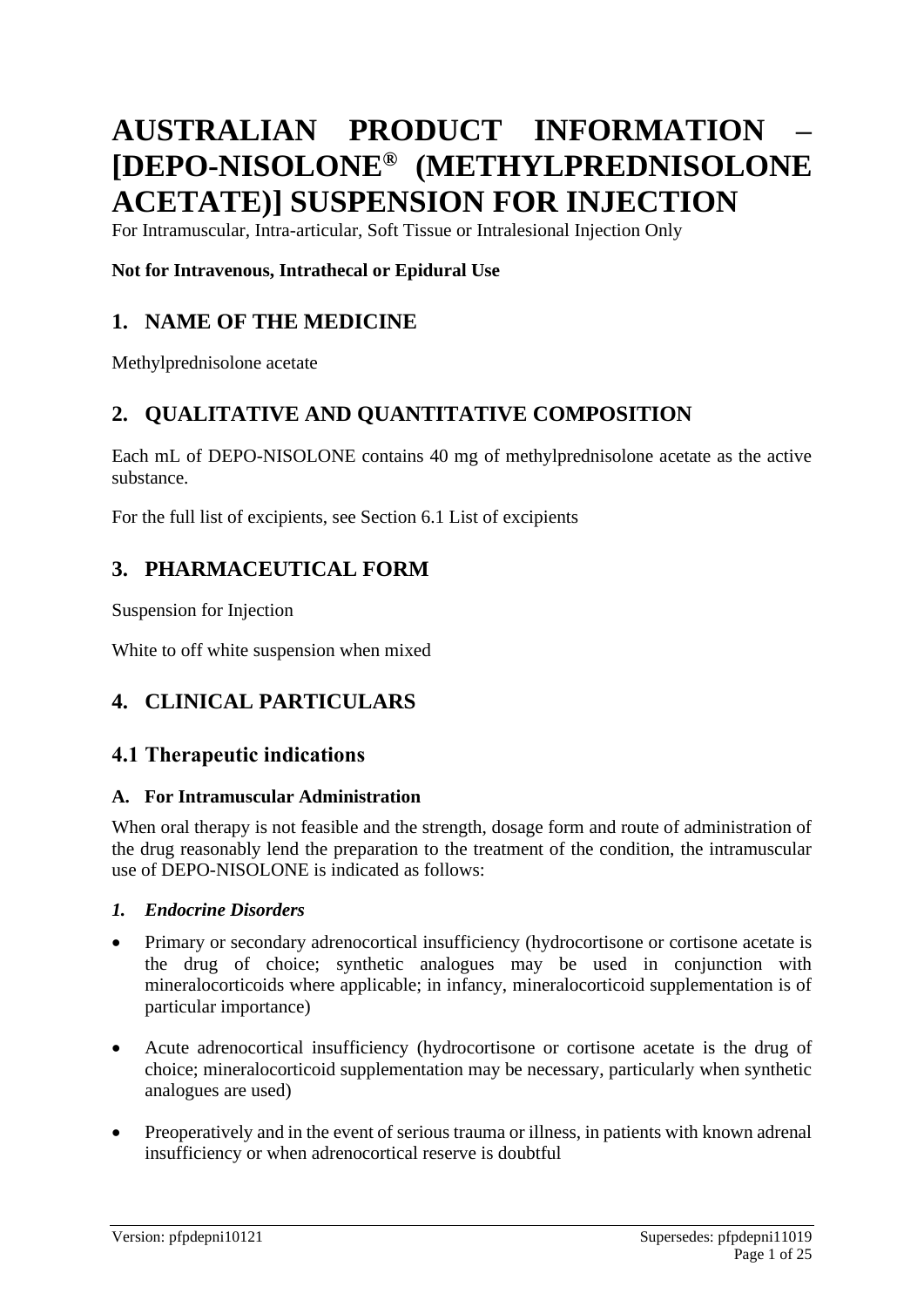- Congenital adrenal hyperplasia
- Hypercalcaemia associated with cancer
- Non-suppurative thyroiditis.

#### *2. Rheumatic Disorders*

As adjunctive therapy for short-term administration (to tide the patient over an acute episode or exacerbation) in:

- Post-traumatic osteoarthritis
- Epicondylitis
- Synovitis of osteoarthritis
- Acute non-specific tenosynovitis
- Rheumatoid arthritis, including juvenile rheumatoid arthritis (selected cases may require low-dose maintenance therapy)
- Acute gouty arthritis
- Psoriatic arthritis
- Ankylosing spondylitis
- Acute and subacute bursitis.

### *3. Collagen Diseases*

During an exacerbation or as maintenance therapy in selected cases of:

- Systemic lupus erythematosus
- Acute rheumatic carditis
- Systemic dermatomyositis (polymyositis).

### *4. Dermatological Diseases*

- Pemphigus
- Bullous dermatitis herpetiformis
- Severe erythema multiforme (Stevens-Johnson Syndrome)
- Severe seborrhoeic dermatitis
- Exfoliative dermatitis
- Severe psoriasis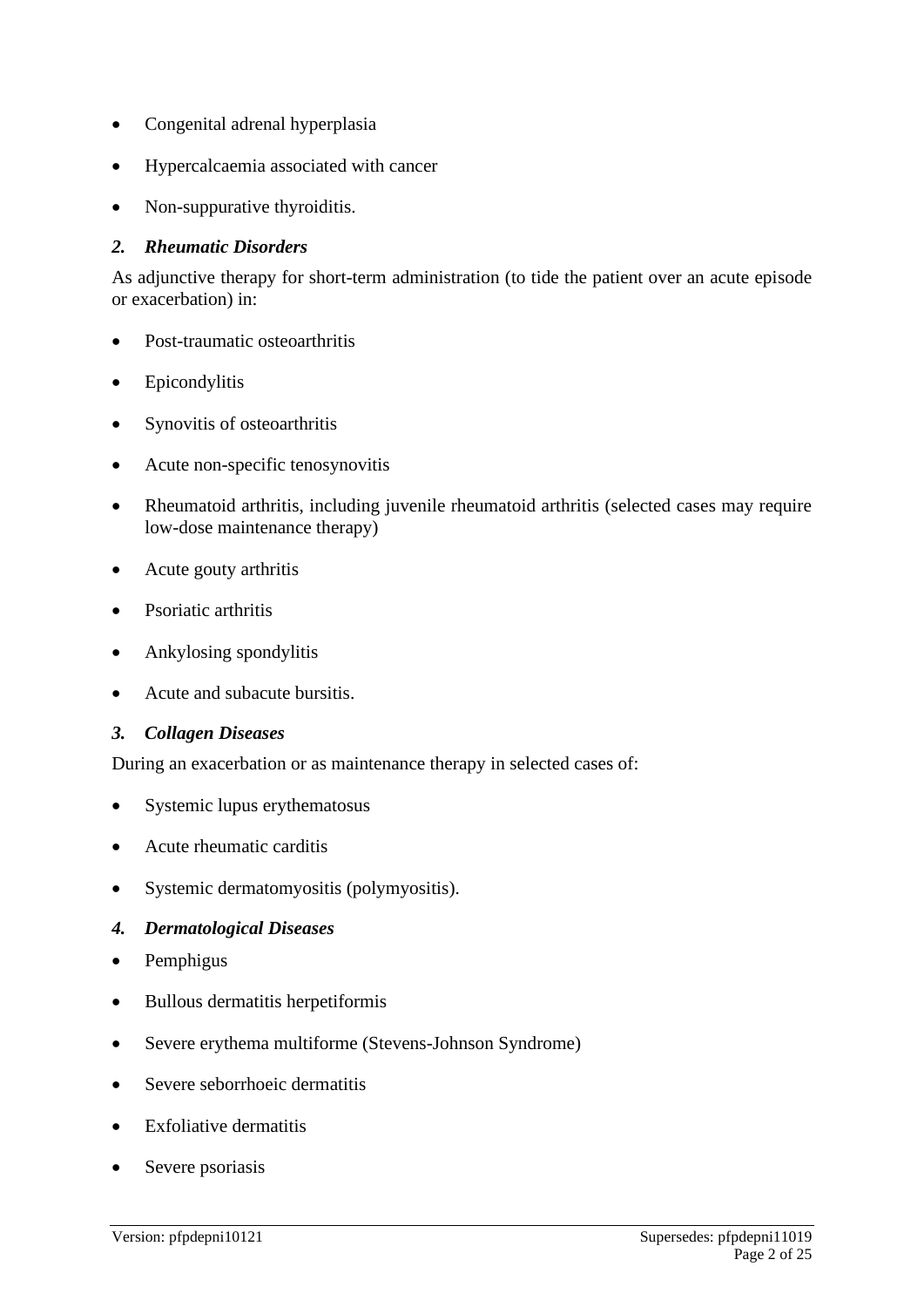• Mycosis fungoides.

### *5. Allergic States*

Control of severe or incapacitating allergic conditions intractable to adequate trials of conventional treatment in:

- Bronchial asthma
- Drug hypersensitivity reactions
- Contact dermatitis
- Urticarial transfusion reactions
- Atopic dermatitis
- Acute non-infectious laryngeal oedema (adrenaline is the drug of first choice)
- Serum sickness

### *6. Ophthalmic Diseases*

Severe acute and chronic allergic and inflammatory processes involving the eye, such as:

- Herpes zoster ophthalmicus
- Sympathetic ophthalmia
- Iritis, iridocyclitis
- Anterior segment inflammation
- Chorioretinitis
- Allergic conjunctivitis
- Diffuse posterior uveitis
- Allergic corneal marginal ulcers
- Optic neuritis
- Keratitis.

### *7. Gastrointestinal Diseases*

To tide the patient over a critical period of the disease in:

- Ulcerative colitis (systemic therapy)
- Regional enteritis (systemic therapy).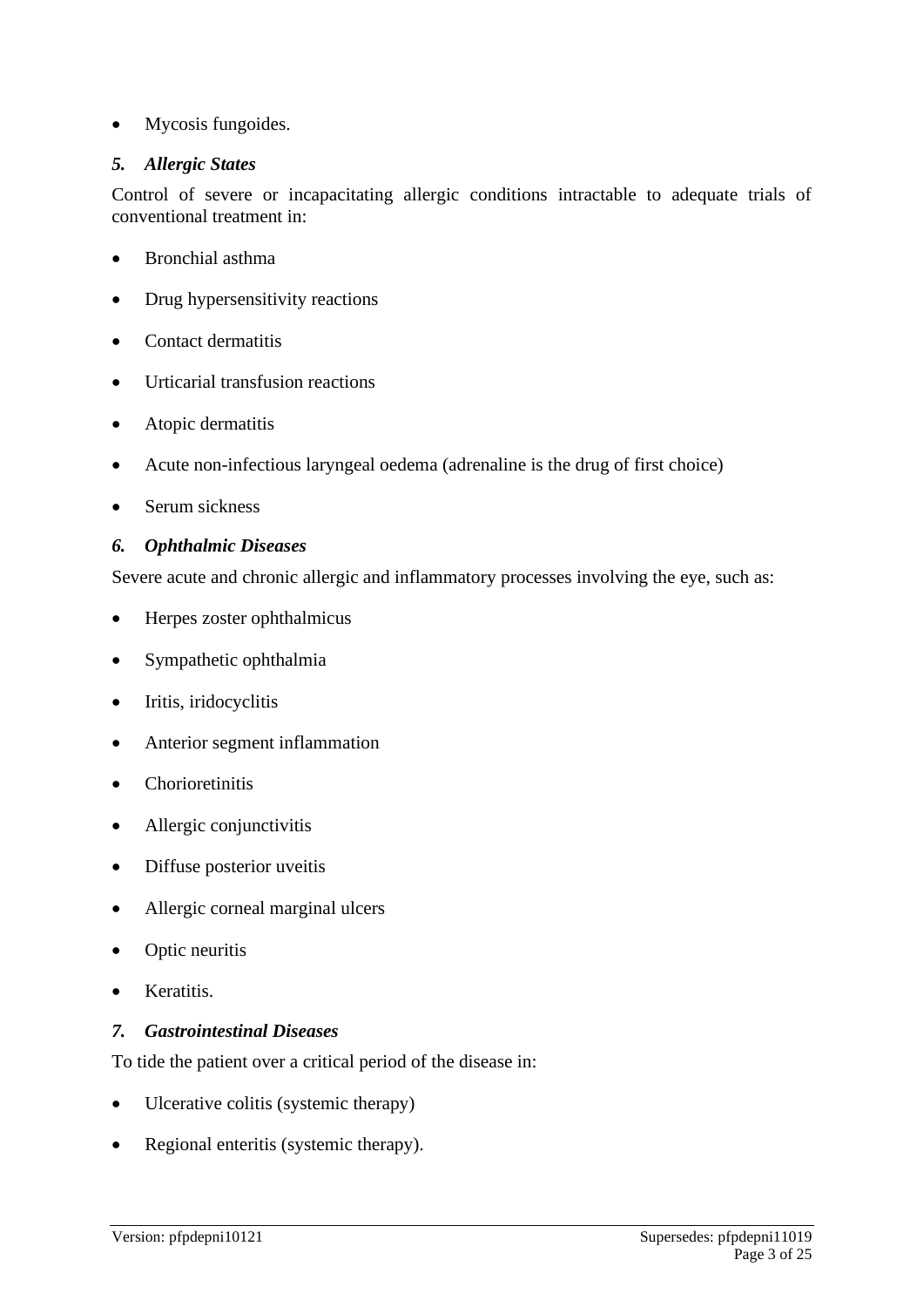### *8. Respiratory Diseases*

- Symptomatic sarcoidosis
- Berylliosis
- Fulminating or disseminated pulmonary tuberculosis when used concurrently with appropriate anti-tuberculous chemotherapy
- Aspiration pneumonitis
- Loeffler's Syndrome not manageable by other means.

### *9. Haematological Disorders*

- Acquired (autoimmune) haemolytic anaemia
- Erythroblastopenia (RBC anaemia)
- Secondary thrombocytopenia in adults
- Congenital (erythroid) hypoplastic anaemia.

### *10. Neoplastic Diseases*

For palliative management of:

- Leukaemias and lymphomas in adults
- Acute leukaemia in childhood.

### *11. Oedematous States*

• To induce diuresis or remission of proteinuria in the nephrotic syndrome without uraemia of the idiopathic type or that due to lupus erythematosus.

### *12. Miscellaneous*

- Tuberculous meningitis with subarachnoid block or impending block when used concurrently with appropriate anti-tuberculous chemotherapy
- Trichinosis with neurological or myocardial involvement.

### **B. For Intra-Articular or Soft Tissue Administration**

DEPO-NISOLONE is indicated as adjunctive therapy for short-term administration (to tide the patient over an acute episode or exacerbation) in:

- Synovitis of osteoarthritis
- Epicondylitis
- Rheumatoid arthritis
- Acute non-specific tenosynovitis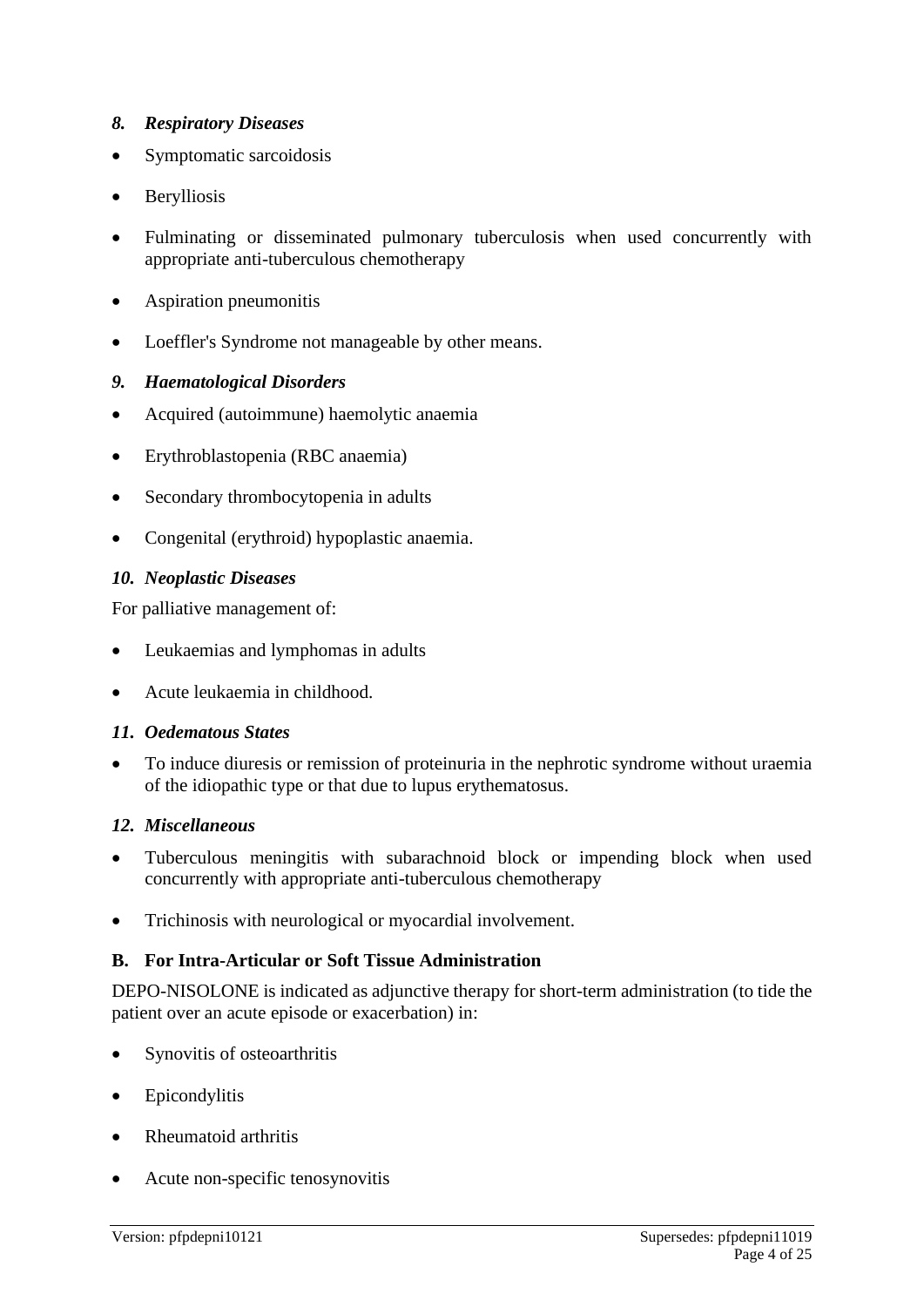- Acute and subacute bursitis
- Post-traumatic osteoarthritis
- Acute gouty arthritis.

# **C. For Intralesional Administration**

DEPO-NISOLONE is indicated for intralesional use in the following conditions:

- Keloids
- Discoid lupus erythematosus
- Necrobiosis lipoidica diabeticorum
- Alopecia areata
- Localised hypertrophic, infiltrated inflammatory lesions of Lichen Planus, psoriatic plaques, Granuloma Annulare and Lichen Simplex Chronicus (neurodermatitis).

DEPO-NISOLONE may also be useful in cystic tumours of an aponeurosis or tendon (ganglia).

# **4.2 Dose and method of administration**

## **Dosage**

Because of possible physical incompatibilities, DEPO-NISOLONE should not be diluted or mixed with other solutions.

Parenteral drug products should be inspected visually for particulate matter and discolouration prior to administration, whenever solution and container permit. Each vial of DEPO-NISOLONE is for single use in a single patient only. Discard any unused product.

It is critical that, during administration of DEPO-NISOLONE, appropriate technique be used and care taken to assure proper placement of drug.

## *A. Administration for Local Effect*

Therapy with DEPO-NISOLONE does not obviate the need for the conventional measures usually employed. Although this method of treatment will ameliorate symptoms, it is in no sense a cure, and the hormone has no effect on the cause of the inflammation.

## *1. Rheumatoid and Osteoarthritis*

The dose for intra-articular administration depends upon the size of the joint and varies with the severity of the condition in the individual patient. In chronic cases, injections may be repeated at intervals ranging from one to five or more weeks depending upon the degree of relief obtained from the initial injection. The doses in the following table are given as a general guide.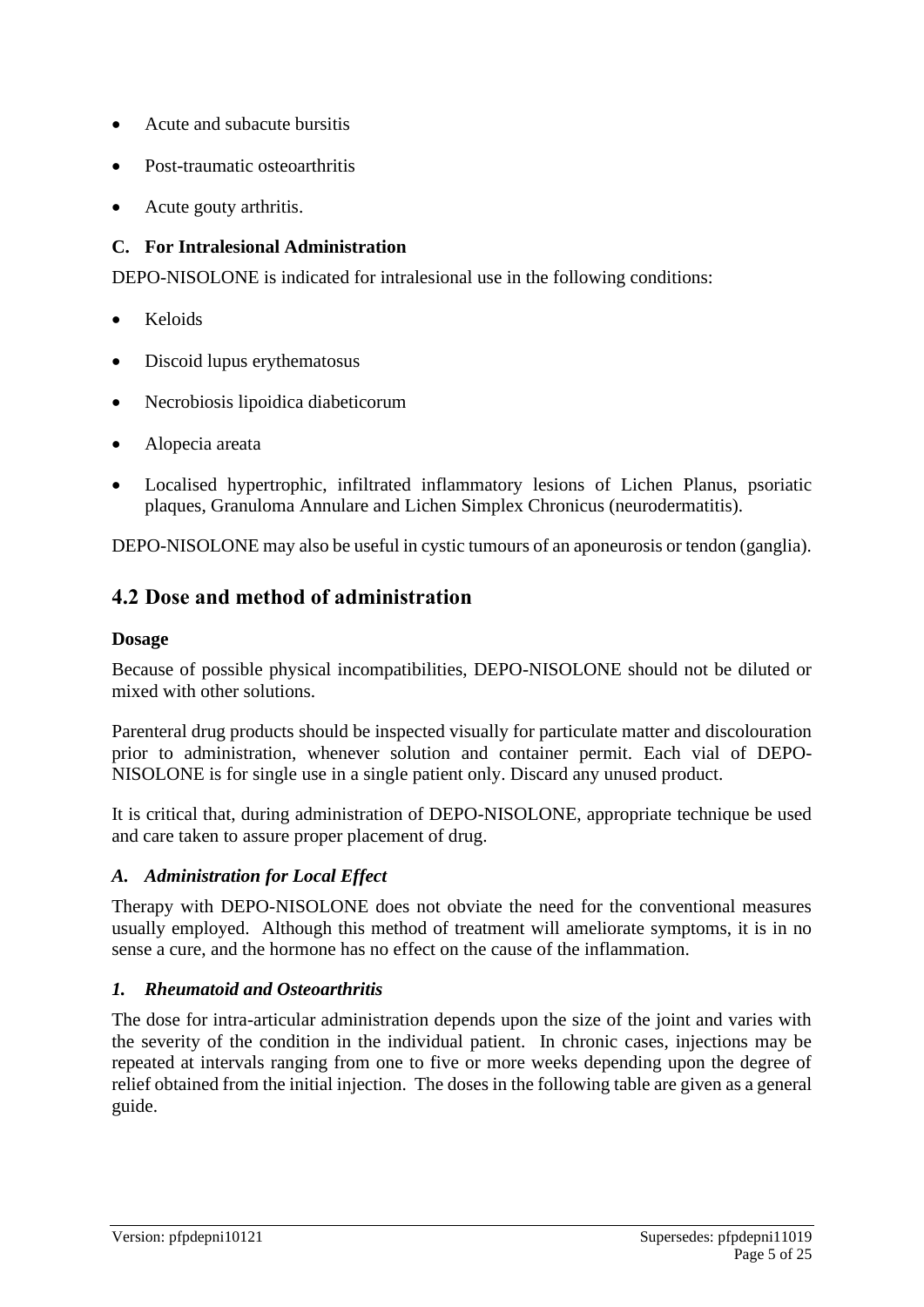| <b>Size of Joint</b> | <b>Examples</b>     | <b>Range of Dosage</b>         |
|----------------------|---------------------|--------------------------------|
|                      | Knees               |                                |
| Large                | Ankles              | $20 \text{ to } 80 \text{ mg}$ |
|                      | Shoulders           |                                |
| Medium               | <b>Elbows</b>       |                                |
|                      | Wrists              | 10 to 40 mg                    |
| Small                | Metacarpophalangeal |                                |
|                      | Interphalangeal     | $4$ to $10$ mg                 |
|                      | Sternoclavicular    |                                |
|                      | Acromioclavicular   |                                |

**Procedure:** It is recommended that the anatomy of the joint involved be reviewed before attempting intra-articular injection. In order to obtain the full anti-inflammatory effect it is important that the injection be made into the synovial space. Employing the same sterile technique as for a lumbar puncture, a sterile 20 to 24-gauge needle (on a dry syringe) is quickly inserted into the synovial cavity. Procaine infiltration is elective. The aspiration of only a few drops of joint fluid proves the needle has entered the joint space. **The injection site for each joint is determined by that location where the synovial cavity is most superficial and most free of large vessels and nerves.** With the needle in place, the aspirating syringe is removed and replaced by a second syringe containing the desired amount of DEPO-NISOLONE. The plunger is then pulled outward slightly to aspirate synovial fluid and to make sure the needle is still in the synovial space. After injection, the joint is moved gently a few times to aid mixing of the synovial fluid and the suspension. The site is covered with a small sterile dressing. Suitable sites for intra-articular injection are the knee, ankle, wrist, elbow, shoulder, phalangeal and hip joints. Since difficulty is not infrequently encountered in entering the hip joint, precautions should be taken to avoid any large blood vessels in the area. Joints not suitable for injection are those that are anatomically inaccessible such as the spinal joints and those like the sacroiliac joints that are devoid of synovial space. Treatment failures are most frequently the result of failure to enter the joint space. Little or no benefit follows injection into surrounding tissue. If failures occur when injections into the synovial spaces are certain, as determined by aspiration of fluid, repeated injections are usually futile. Local therapy does not alter the underlying disease process and whenever possible, comprehensive therapy including physiotherapy and orthopaedic correction should be employed.

Following intra-articular steroid therapy, care should be taken to avoid overuse in joints in which symptomatic benefit has been obtained. Negligence in this matter may permit an increase in joint deterioration that will more than offset the beneficial effects of the steroid. Unstable joints should not be injected. Repeated intra-articular injection may in some cases result in instability of the joint. X-ray follow-up is suggested in selected cases to detect deterioration.

If a local anaesthetic is used prior to injection of DEPO-NISOLONE, the anaesthetic package insert should be read carefully and all the precautions observed.

## *2. Bursitis*

The area around the injection site is prepared in a sterile way, and a wheal at the site made with 1% procaine hydrochloride solution. A 20 to 24-gauge needle attached to a dry syringe is inserted into the bursa and the fluid aspirated. The needle is left in place, and the aspirating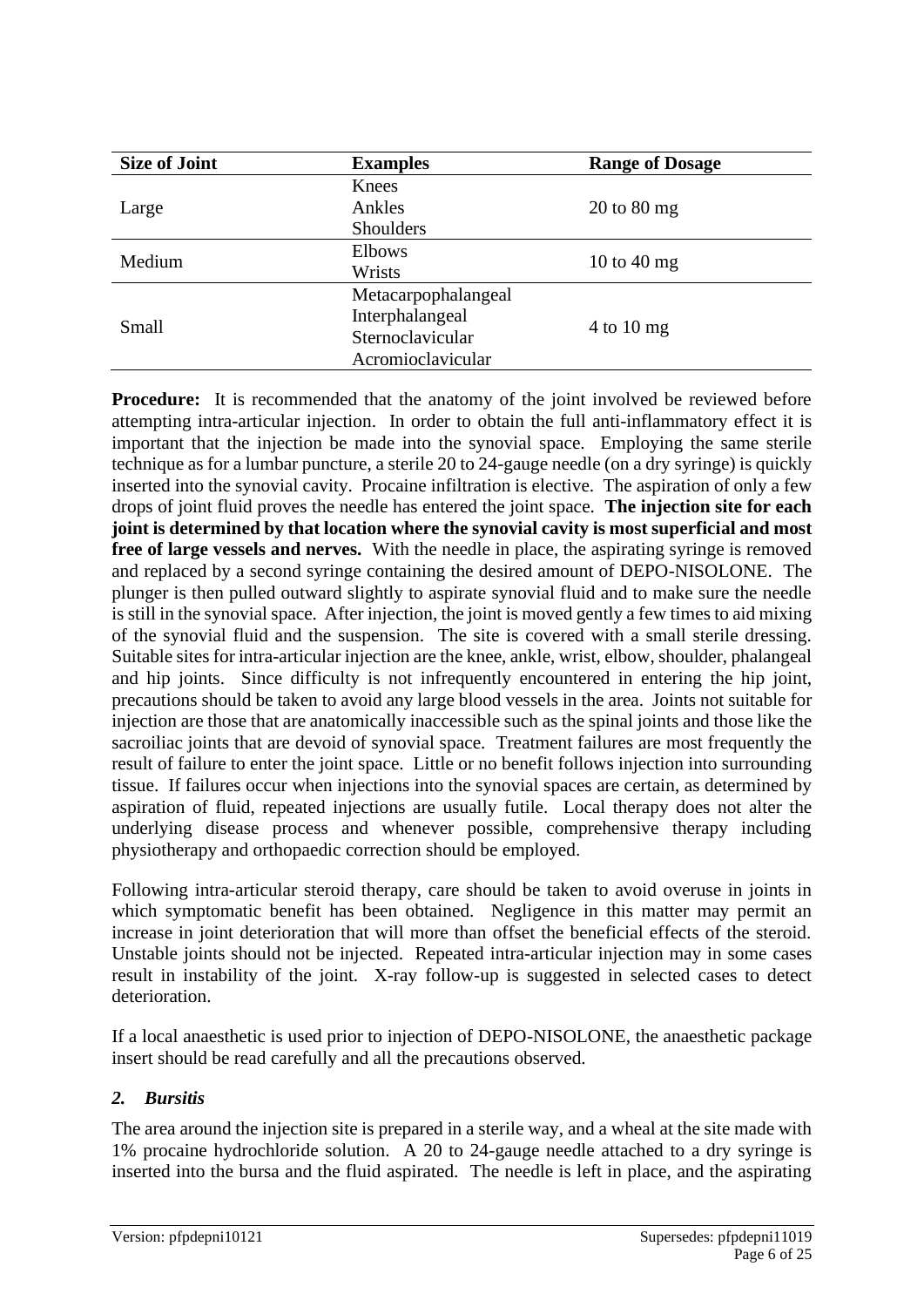syringe changed for a small syringe containing the desired dose. After injection, the needle is withdrawn and a small dressing applied.

### *3. Miscellaneous: Ganglion, Tendinitis, Epicondylitis*

In the treatment of conditions such as tendinitis or tenosynovitis, care should be taken, following application of a suitable antiseptic to the overlying skin, to inject the suspension into the tendon sheath rather than into the substance of the tendon. The tendon may be readily palpated when placed on a stretch. When treating conditions such as epicondylitis, the area of greatest tenderness should be outlined carefully and the suspension infiltrated into the area. For ganglia of the tendon sheaths, the suspension is injected directly into the cyst. In many cases, a single injection causes a marked decrease in the size of the cystic tumour and may affect disappearance.

NOTE: Due to the absence of a true tendon sheath, the Achilles tendon should not be injected with DEPO-NISOLONE.

The dose in the treatment of the various conditions of the tendinous or bursal structures listed above varies with the condition being treated and ranges from 4 mg to 30 mg. In recurrent or chronic conditions, repeated injections may be necessary.

The usual sterile precautions should be observed with each injection.

### *4. Injections for Local Effect in Dermatological Conditions*

Following cleansing with an appropriate antiseptic such as 70% alcohol, 20 mg to 60 mg is injected into the lesion. It may be necessary to distribute doses ranging from 20 mg to 40 mg by repeated local injections in the case of large lesions. Care should be taken to avoid injection of sufficient material to cause blanching, since this may be followed by a small slough. One to four injections are usually employed, the intervals between injections varying with the type of lesion being treated and the duration of improvement produced by the initial injection.

### *B. Administration for Systemic Effect*

The intramuscular dosage will vary with the condition being treated. When a prolonged effect is desired, the weekly dose may be calculated by multiplying the daily oral dose by 7 and given as a single intramuscular injection.

Dosage must be individualised according to the severity of the disease and response of the patient. For infants and children, the recommended dosage will have to be reduced, but dosage should be governed by the severity of the condition rather than by strict adherence to the ratio indicated by age or bodyweight.

Hormone therapy is an adjunct to, and not a replacement for, conventional therapy. Dosage must be decreased or discontinued gradually when the drug has been administered for more than a few days. The severity, prognosis and expected duration of the disease and the reaction of the patient to medication are primary factors in determining dosage. If a period of spontaneous remission occurs in a chronic condition, treatment should be discontinued. Routine laboratory studies, such as urinalysis, two-hour postprandial blood sugar, determination of blood pressure and body weight, and a chest X-ray should be made at regular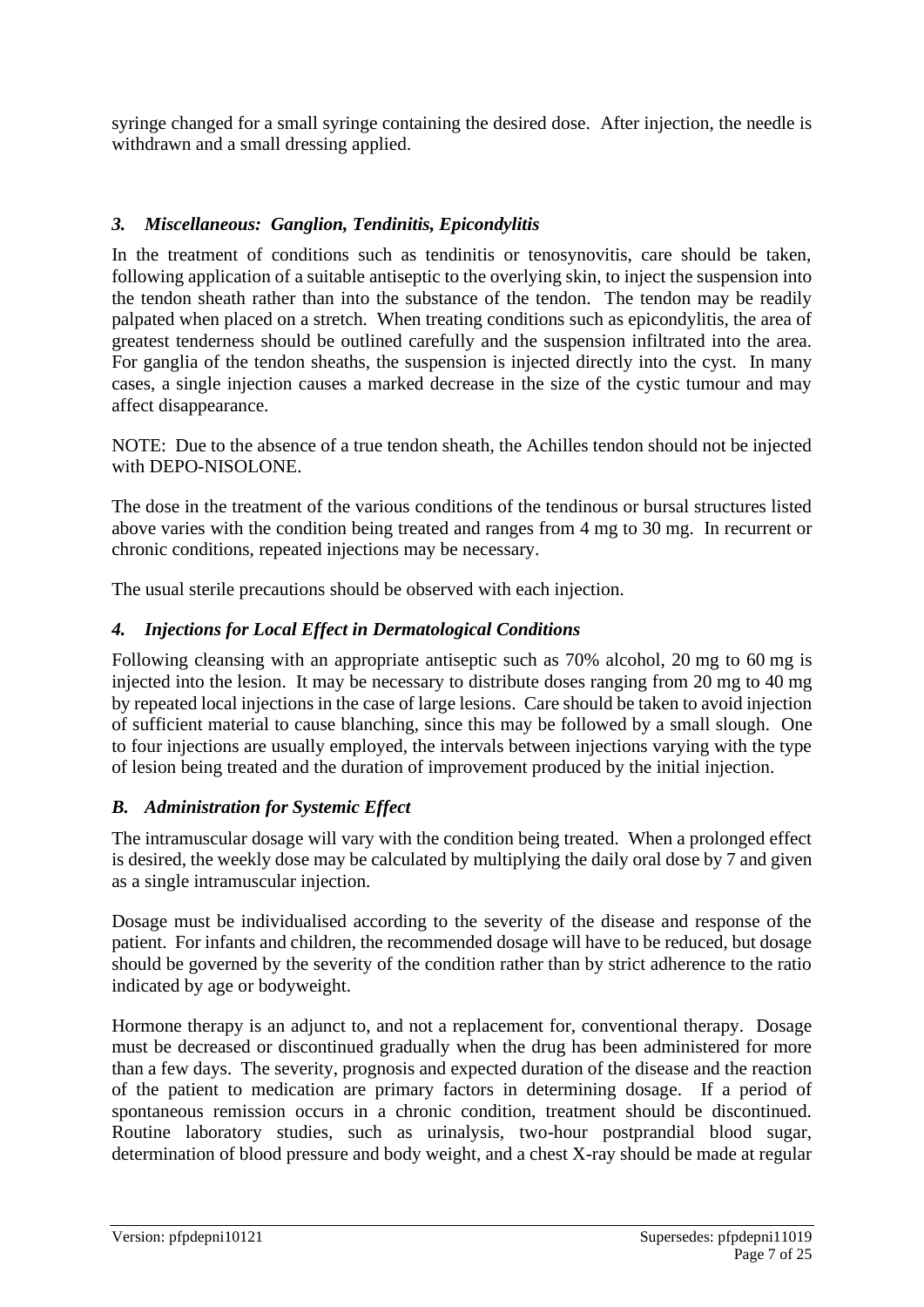intervals during prolonged therapy. Upper gastrointestinal X-rays are desirable in patients with an ulcer history or significant dyspepsia.

In patients with **adrenogenital syndrome**, a single intramuscular injection of 40 mg every two weeks may be adequate.

For maintenance of patients with **rheumatoid arthritis**, the weekly intramuscular dose will vary from 40 mg to 120 mg.

The usual dosage for patients with **skin lesions** benefited by systemic corticoid therapy is 40 mg to 120 mg of methylprednisolone acetate administered intramuscularly at weekly intervals for one to four weeks. In chronic contact dermatitis repeated injections at 5 to 10 day intervals may be necessary. In seborrhoeic dermatitis, a weekly dose of 80 mg may be adequate to control the condition.

Following intramuscular administration of 80 mg to 120 mg to **asthmatic patients**, relief may result within 6 to 48 hours and persist for several days to two weeks.

If signs of stress are associated with the condition being treated, the dosage of the suspension should be increased. If a rapid hormonal effect of maximum intensity is required, the intravenous administration of highly soluble methylprednisolone sodium succinate (SOLU-MEDROL®) is indicated.

# **4.3 Contraindications**

- Systemic fungal infections
- Known hypersensitivity to methylprednisolone or any component of the formulation
- Intravenous, intrathecal, extradural, epidural or any unspecified route of administration
- Administration of live or live, attenuated vaccines in patients receiving immunosuppressive doses of corticosteroids (see Section 4.4 Special warnings and precautions for use - Immunosuppressant Effects/Increased Susceptibility to Infections).

# **4.4 Special warnings and precautions for use**

The lowest possible dose of corticosteroid should be used to control the condition under treatment, and when reduction in dosage is possible, the reduction must be gradual. Since complications of treatment with glucocorticoids are dependent on the size of the dose and the duration of treatment, a risk/benefit decision must be made in each individual case as to dose and duration of treatment and as to whether daily or intermittent therapy should be used.

## **Administration Precautions**

This product is not suitable for multidose use. Following administration of the desired dose, any remaining suspension should be discarded.

While crystals of adrenal steroids in the dermis suppress inflammatory reactions, their presence may cause disintegration of the cellular elements and physiochemical changes in the ground substance of the connective tissue. The resultant infrequently occurring dermal and/or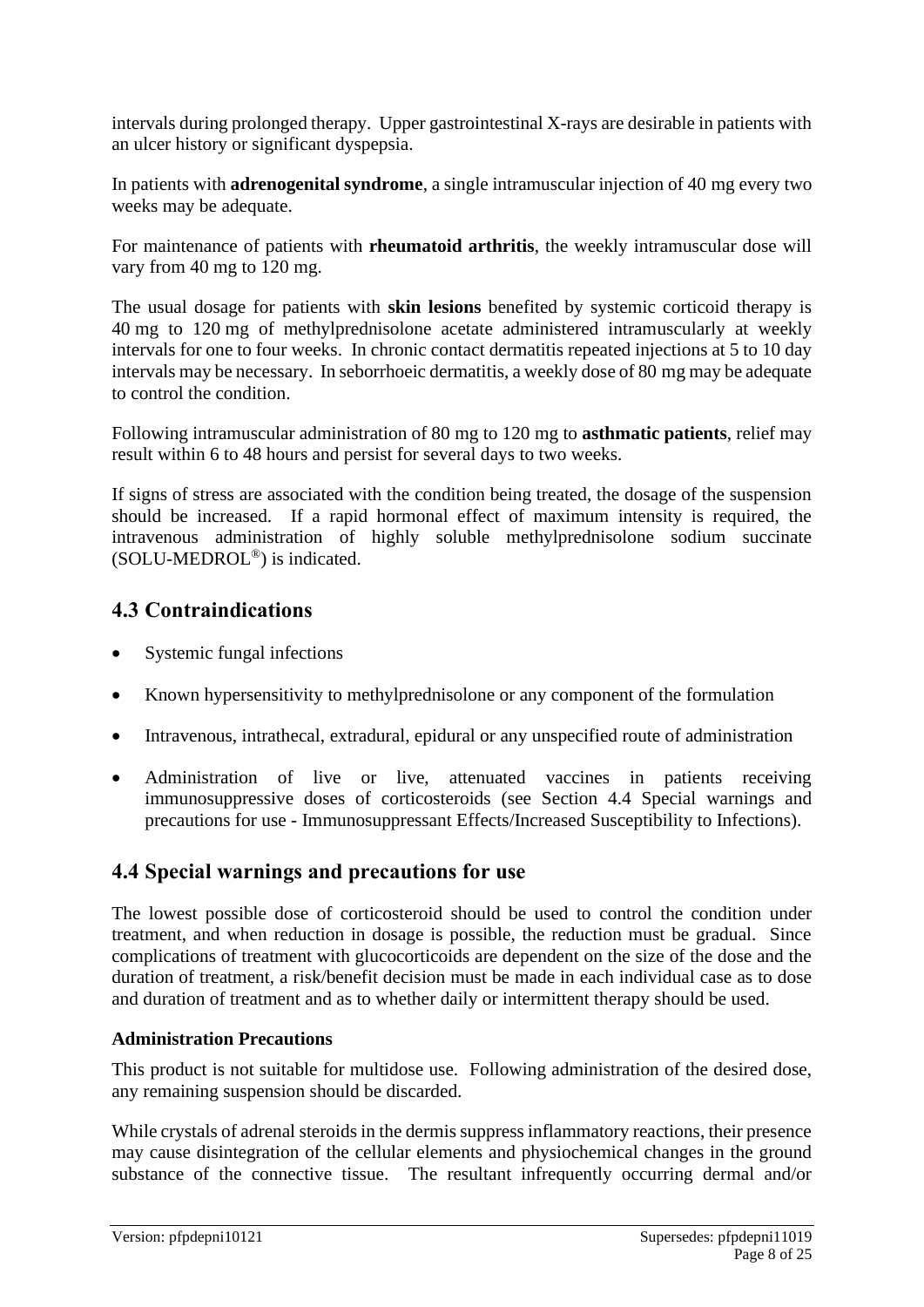subdermal changes may form depressions in the skin at the injection site. The degree to which this reaction occurs will vary with the amount of adrenal steroid injected. Regeneration is usually complete within a few months or after all crystals of the adrenal steroid have been absorbed.

In order to minimise the incidence of dermal and subdermal atrophy, care must be exercised not to exceed recommended doses in injections. Multiple small injections into the area of the lesion should be made whenever possible. The technique of intra-articular and intramuscular injection should include precautions against injection or leakage into the dermis. Injection into the deltoid muscle should be avoided because of a high incidence of subcutaneous atrophy.

**Methylprednisolone acetate should not be administered by any route other than those listed under Section 4.1 Therapeutic indications.** It is critical that, during administration of methylprednisolone acetate, appropriate technique be used and care taken to assure proper placement of drug.

Severe medical events have been reported in association with the contraindicated intrathecal/epidural routes of administration (see Section 4.8 Adverse effects (undesirable effects)). Appropriate measures must be taken to avoid intravascular injection.

### **Immunosuppressant Effects/Increased Susceptibility to Infections**

Corticosteroids increase susceptibility to infection, may mask some signs of infection, and new infections may appear during their use. There may be decreased resistance and inability to localise infection when corticosteroids are used. Infections with any pathogen including viral, bacterial, fungal, protozoan or helminthic infections, in any location in the body, may be associated with the use of corticosteroids alone or in combination with other immunosuppressive agents that affect cellular immunity, humoral immunity, or neutrophil function. These infections may be mild, but can be severe and at times fatal. With increasing doses of corticosteroids, the rate of occurrence of infectious complications increases.

Persons who are on drugs which suppress the immune system are more susceptible to infections than healthy individuals. Chicken pox and measles, for example, can have a more serious or even fatal course in non-immune children or adults on corticosteroids.

Do not use intra-articularly, intrabursally or for intratendinous administration for local effect in the presence of acute infection.

A clinical trial in patients with septic shock failed to establish the efficacy of DEPO-NISOLONE for these conditions. Thus, routine use in septic shock is not recommended. The study also suggests that treatment of these conditions with DEPO-NISOLONE may increase the risk of mortality in certain patients (i.e., patients with elevated serum creatinine levels or patients who develop secondary infections after DEPO-NISOLONE).

Administration of live or live, attenuated vaccines is contraindicated in patients receiving immunosuppressive doses of corticosteroids. Killed or inactivated vaccines may be administered to patients receiving immunosuppressive doses of corticosteroids; however, the response to such vaccines may be diminished. Indicated immunisation procedures may be undertaken in patients receiving non-immunosuppressive doses of corticosteroids.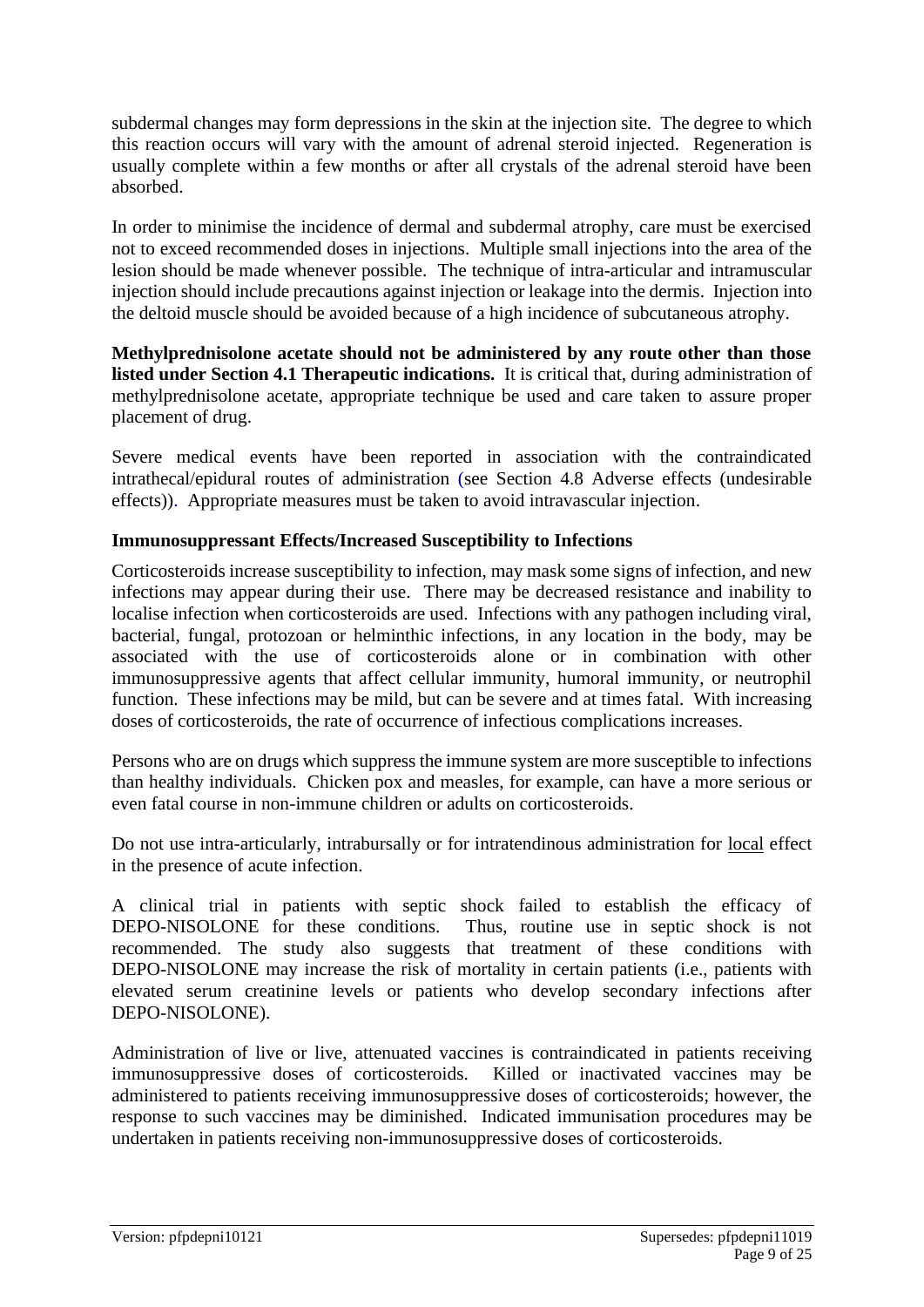The use of DEPO-NISOLONE in active tuberculosis should be restricted to those cases of fulminating or disseminated tuberculosis in which the corticosteroid is used for the management of the disease in conjunction with appropriate anti-tuberculosis regimen.

If corticosteroids are indicated in patients with latent tuberculosis or tuberculin reactivity, close observation is necessary as reactivation of the disease may occur. During prolonged corticosteroid therapy, these patients should receive chemoprophylaxis.

Kaposi's sarcoma has been reported to occur in patients receiving corticosteroid therapy. Discontinuation of corticosteroids may result in clinical remission.

### **Immune System Effects**

Allergic reactions may occur. Because rare instances of skin reactions and anaphylactic/anaphylactoid reactions have occurred in patients receiving parenteral corticosteroid therapy, appropriate precautionary measures should be taken prior to administration, especially when the patient has a history of allergy to any drug.

Allergic skin reactions have been reported apparently related to the excipients in the formulation. Rarely has skin testing demonstrated a reaction to methylprednisolone acetate *per se*.

### **Cardiac Effects**

Adverse effects of glucocorticoids on the cardiovascular system, such as dyslipidemia and hypertension, may predispose treated patients with existing cardiovascular risk factors to additional cardiovascular effects if high doses and/or prolonged courses are used. When using corticosteroids in these patients, attention should be paid to risk modification and additional cardiac monitoring should be considered.

Use of systemic corticosteroid is not recommended in patients with congestive heart failure.

### **Vascular Effects**

Thrombosis including venous thromboembolism has been reported to occur with corticosteroids. As a result corticosteroids should be used with caution in patients who have or may be predisposed to thromboembolic disorders.

Corticosteroids should be used with caution in patients with hypertension.

### **Endocrine Effects**

In patients on corticosteroid therapy subjected to unusual stress, increased dosage of rapidly acting corticosteroids before, during and after the stressful situation is indicated.

Pharmacologic doses of corticosteroids administered for prolonged periods may result in hypothalamic-pituitary-adrenal (HPA) suppression (secondary adrenocortical insufficiency). The degree and duration of adrenocortical insufficiency produced is variable among patients and depends on the dose, frequency, time of administration, and duration of glucocorticoid therapy. This effect may be minimised by use of alternate-day therapy.

In addition, acute adrenal insufficiency leading to a fatal outcome may occur if glucocorticoids are withdrawn abruptly.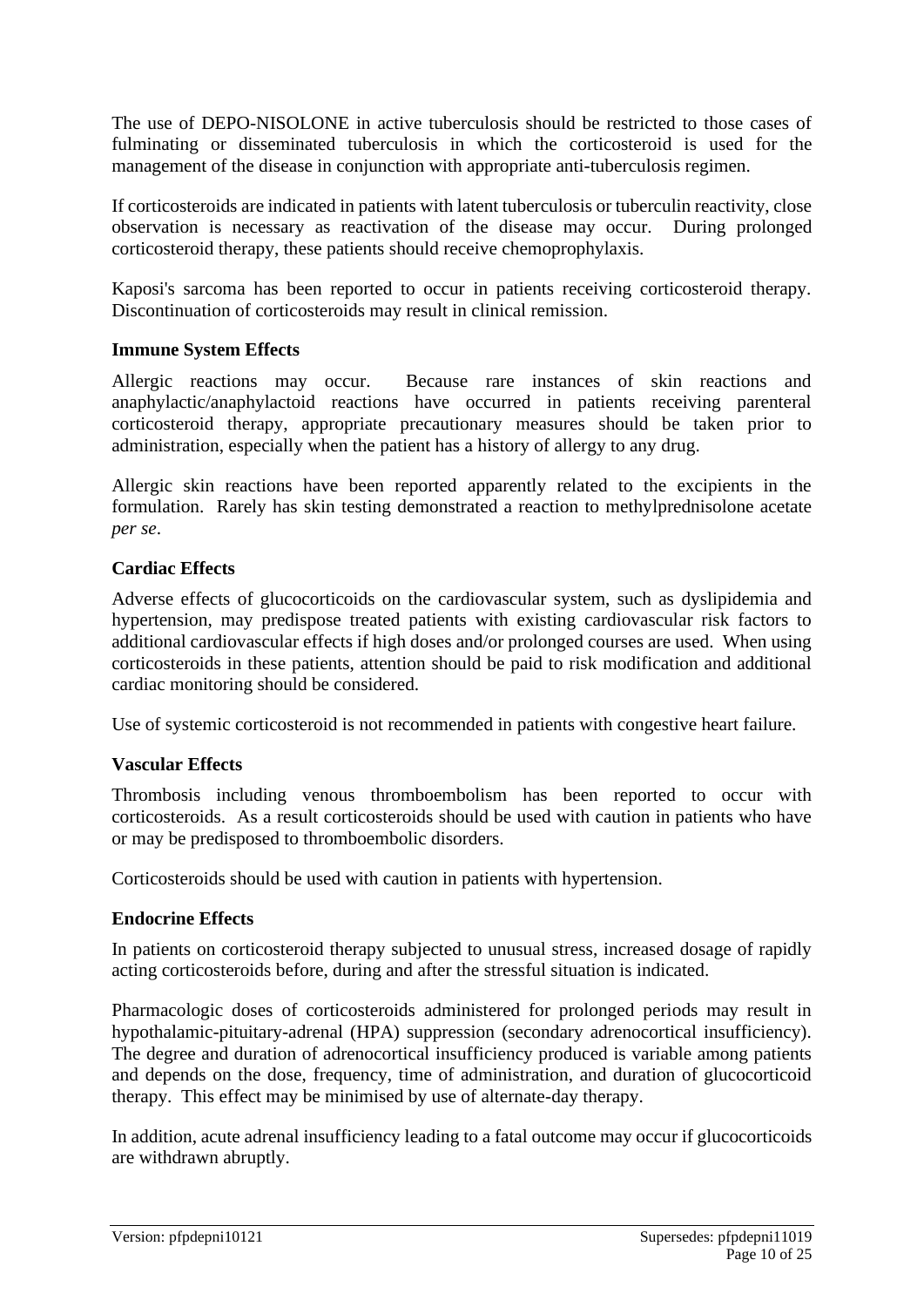Drug-induced secondary adrenocortical insufficiency may be minimised by gradual reduction of dosage. This type of relative insufficiency may persist for months after discontinuation of therapy; therefore, in any situation of stress occurring during that period, hormone therapy should be reinstituted.

A steroid "withdrawal syndrome", seemingly unrelated to adrenocortical insufficiency, may also occur following abrupt discontinuance of glucocorticoids. This syndrome includes symptoms such as anorexia, nausea, vomiting, lethargy, headache, fever, joint pain, desquamation, myalgia, weight loss, and/or hypotension. These effects are thought to be due to the sudden change in glucocorticoid concentration rather than to low corticosteroid levels.

Because glucocorticoids can produce or aggravate Cushing's syndrome, glucocorticoids should be avoided in patients with Cushing's disease.

There is an enhanced effect of corticosteroids in patients with hypothyroidism.

Pheochromocytoma crisis, which can be fatal, has been reported after administration of systemic corticosteroids. Corticosteroids should only be administered to patients with suspected or identified pheochromocytoma after an appropriate risk/benefit evaluation.

### **Hepatobiliary Effects**

Hepatobiliary disorders have been reported which may be reversible after discontinuation of therapy. Therefore, appropriate monitoring is required.

There is an enhanced effect of corticosteroids in patients with cirrhosis.

## **Ocular Effects**

Corticosteroids should be used cautiously in patients with ocular herpes simplex because of possible corneal perforation.

Prolonged use of corticosteroids may produce posterior subcapsular cataracts and nuclear cataracts (particularly in children), exophthalmos or increased intraocular pressure which may result in glaucoma with possible damage to the optic nerves and may enhance the establishment of secondary ocular infections due to fungi or viruses.

Corticosteroid therapy has been associated with central serous chorioretinopathy, which may lead to retinal detachment.

If a patient presents with symptoms such as blurred vision or other visual disturbances, the patient should be considered for referral to an ophthalmologist for evaluation of possible causes.

## **Psychiatric Effects**

Psychic derangements may appear when corticosteroids are used, ranging from euphoria, insomnia, mood swings, personality changes and severe depression to frank psychotic manifestations. Also, existing emotional instability or psychotic tendencies may be aggravated by corticosteroids.

Potentially severe psychiatric adverse reactions may occur with systemic steroids (see Section 4.8 Adverse effects (undesirable effects)). Symptoms typically emerge within a few days or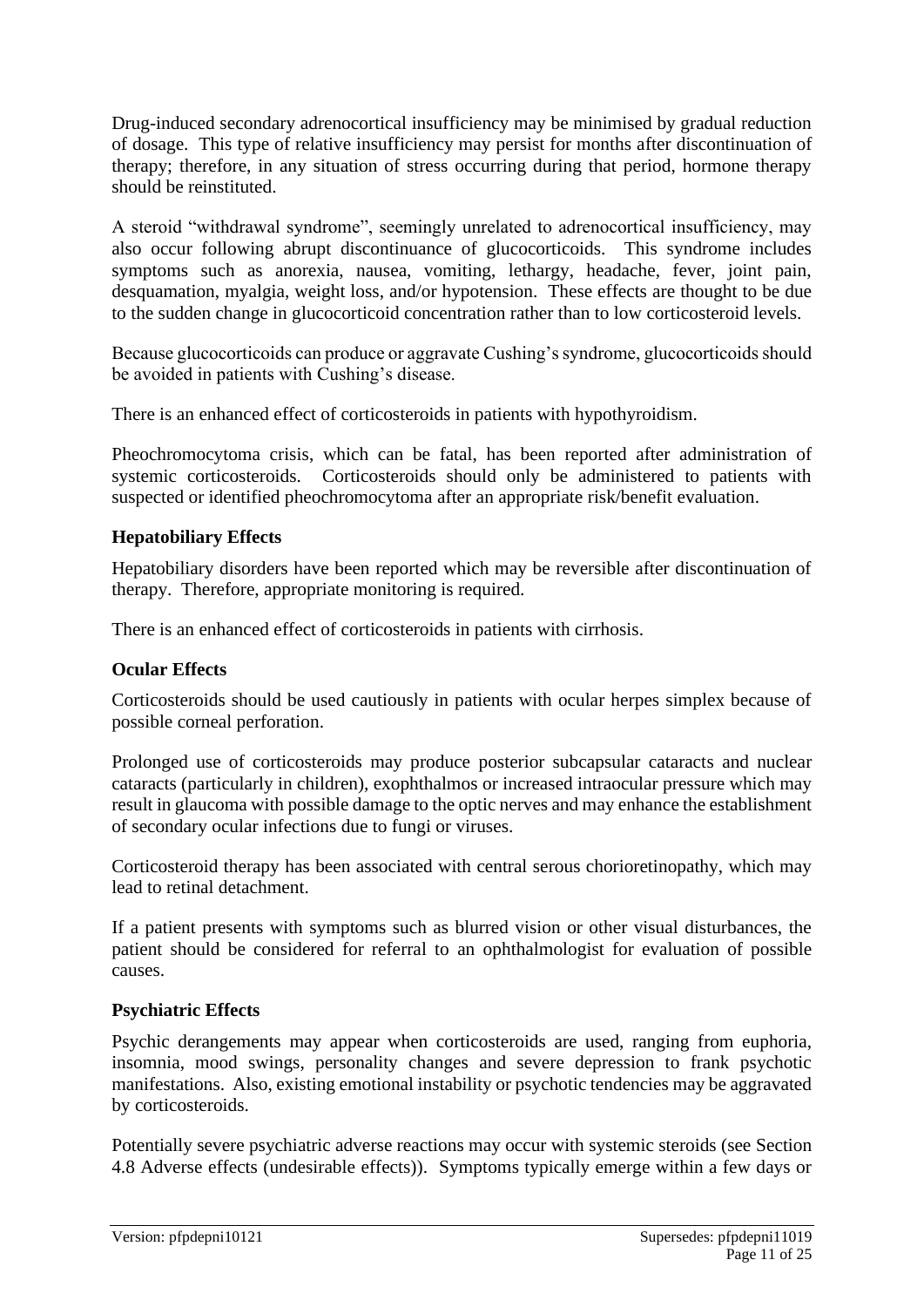weeks of starting treatment. Most reactions recover after either dose reduction or withdrawal, although specific treatment may be necessary.

Psychological effects have been reported upon withdrawal of corticosteroids; the frequency is unknown. Patients/caregivers should be encouraged to seek medical attention if psychological symptoms develop in the patient, especially if depressed mood or suicidal ideation is suspected. Patients/caregivers should be alert to possible psychiatric disturbances that may occur either during or immediately after dose tapering/withdrawal of systemic steroids.

### **Gastrointestinal Effects**

High doses of corticosteroids may produce acute pancreatitis.

Corticosteroid therapy may mask the symptoms of peptic ulcer so that perforation or haemorrhage may occur without significant pain. Glucocorticoid therapy may mask peritonitis or other signs or symptoms associated with gastrointestinal disorders such as perforation, obstruction or pancreatitis. In combination with NSAIDs, the risk of developing gastrointestinal ulcers is increased.

Corticosteroids should be used with caution in non-specific ulcerative colitis if there is a probability of impending perforation, abscess, or other pyogenic infection, diverticulitis, fresh intestinal anastomoses, or active or latent peptic ulcer.

### **Nervous System Effects**

Use of corticosteroids is not recommended in patients with seizure disorders.

Corticosteroids should be used with caution in patients with myasthenia gravis (see Section 4.4 Special warnings and precautions for use - Musculoskeletal Effects).

There have been reports of epidural lipomatosis in patients taking corticosteroids, typically with long-term use at high doses.

### **Musculoskeletal Effects**

An acute myopathy has been described with the use of high doses of corticosteroids, most often occurring in patients with disorders of neuromuscular transmission (e.g. myasthenia gravis) or in patients receiving concomitant therapy with anticholinergics, such as neuromuscular blocking drugs (e.g. pancuronium). This acute myopathy is generalised, may involve ocular and respiratory muscles, and may result in quadriparesis. Elevations of creatine kinase may occur. Clinical improvement or recovery after stopping corticosteroids may require weeks to years.

Corticosteroids should be used with caution in osteoporosis. Osteoporosis is a common but infrequently recognised adverse effect associated with a long-term use of large doses of glucocorticoid.

### **Metabolism and Nutrition**

Corticosteroids, including methylprednisolone, can increase blood glucose, worsen pre-existing diabetes, and predispose those on long-term corticosteroid therapy to diabetes mellitus.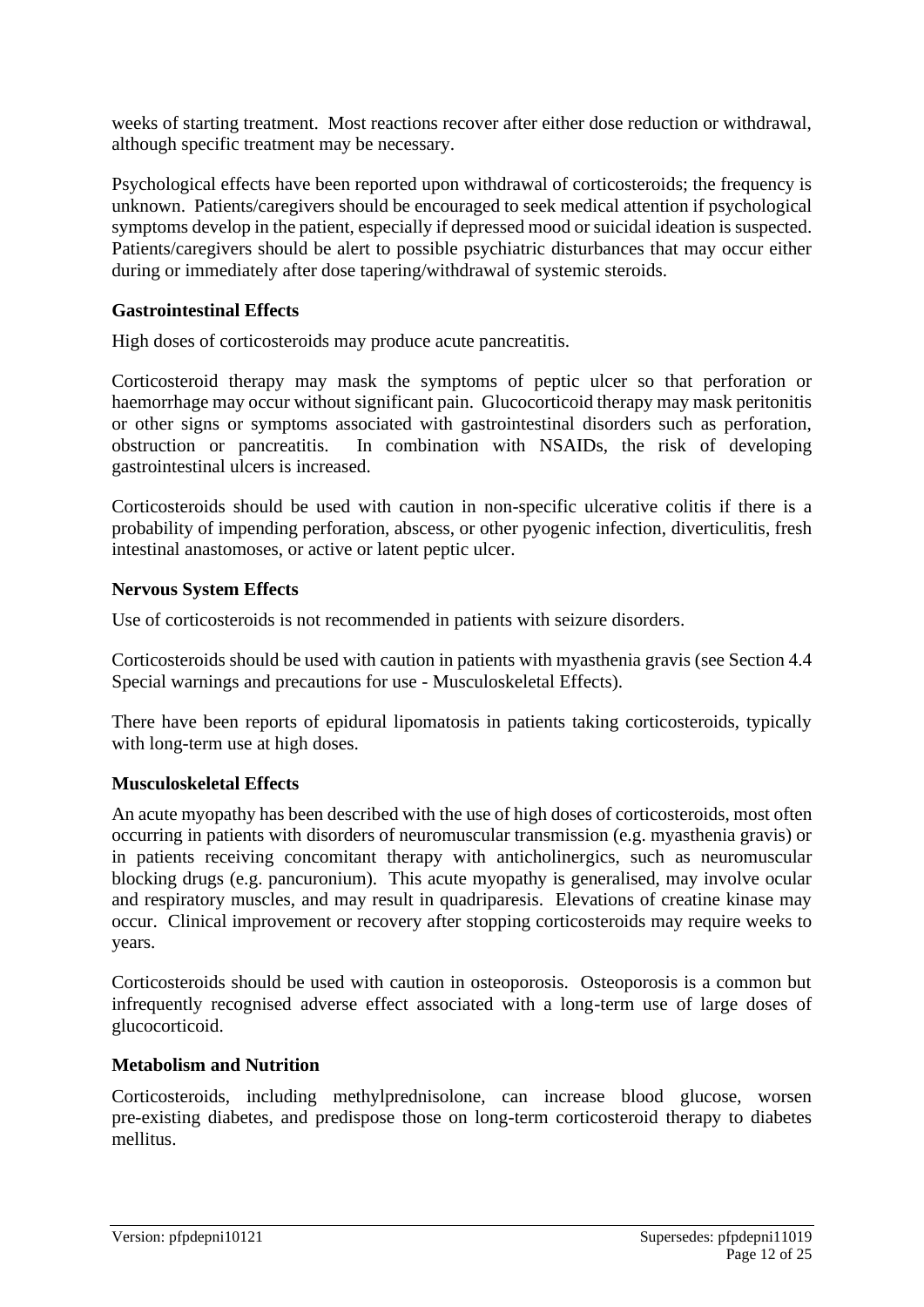### **Investigations**

Average and large doses of cortisone or hydrocortisone can cause elevation of blood pressure, salt and water retention, and increased excretion of potassium. These effects are less likely to occur with the synthetic derivatives except when used in large doses. Dietary salt restriction and potassium supplementation may be necessary. All corticosteroids increase calcium excretion.

### **Injury, Poisoning and Procedural Complications**

Systemic corticosteroids are not indicated for, and should therefore not be used to treat traumatic brain injury. A large multicentre randomised study in patients administered corticosteroid therapy after significant head injury revealed an increased risk of mortality in the corticosteroid group compared to the placebo group.

### **Other**

Aspirin and non-steroidal anti-inflammatory agents should be used cautiously in conjunction with corticosteroids (see Section 4.5 Interactions with other medicines and other forms of interactions - Effect of Methylprednisolone on Other Medicines, *NSAIDs*).

### **Additional Precautions Specific for Parenteral Corticosteroids**

Intra-articular injection of a corticosteroid may produce systemic as well as local effects.

Appropriate examination of any joint fluid present is necessary to exclude a septic process.

A marked increase in pain accompanied by local swelling, further restriction of joint motions, fever, and malaise are suggestive of septic arthritis. If this complication occurs and the diagnosis of sepsis is confirmed, appropriate antimicrobial therapy should be instituted.

Local injection of a steroid into a previously infected joint is to be avoided.

Corticosteroids should not be injected into unstable joints.

Sterile technique is necessary to prevent infections or contamination.

The slower rate of absorption by intramuscular administration should be recognised.

### **Use in Renal Impairment**

Caution is required in patients with systemic sclerosis because an increased incidence of scleroderma renal crisis has been observed with corticosteroids, including methylprednisolone. Corticosteroids should be used with caution in patients with renal insufficiency.

### **Use in the Elderly**

Caution is recommended with prolonged corticosteroid treatment in the elderly due to a potential increased risk for osteoporosis, as well as increased risk for fluid retention with possible resultant hypertension.

### **Paediatric Use**

Growth and development of infants and children on prolonged corticosteroid therapy should be carefully observed. Growth may be suppressed in children receiving long-term, daily,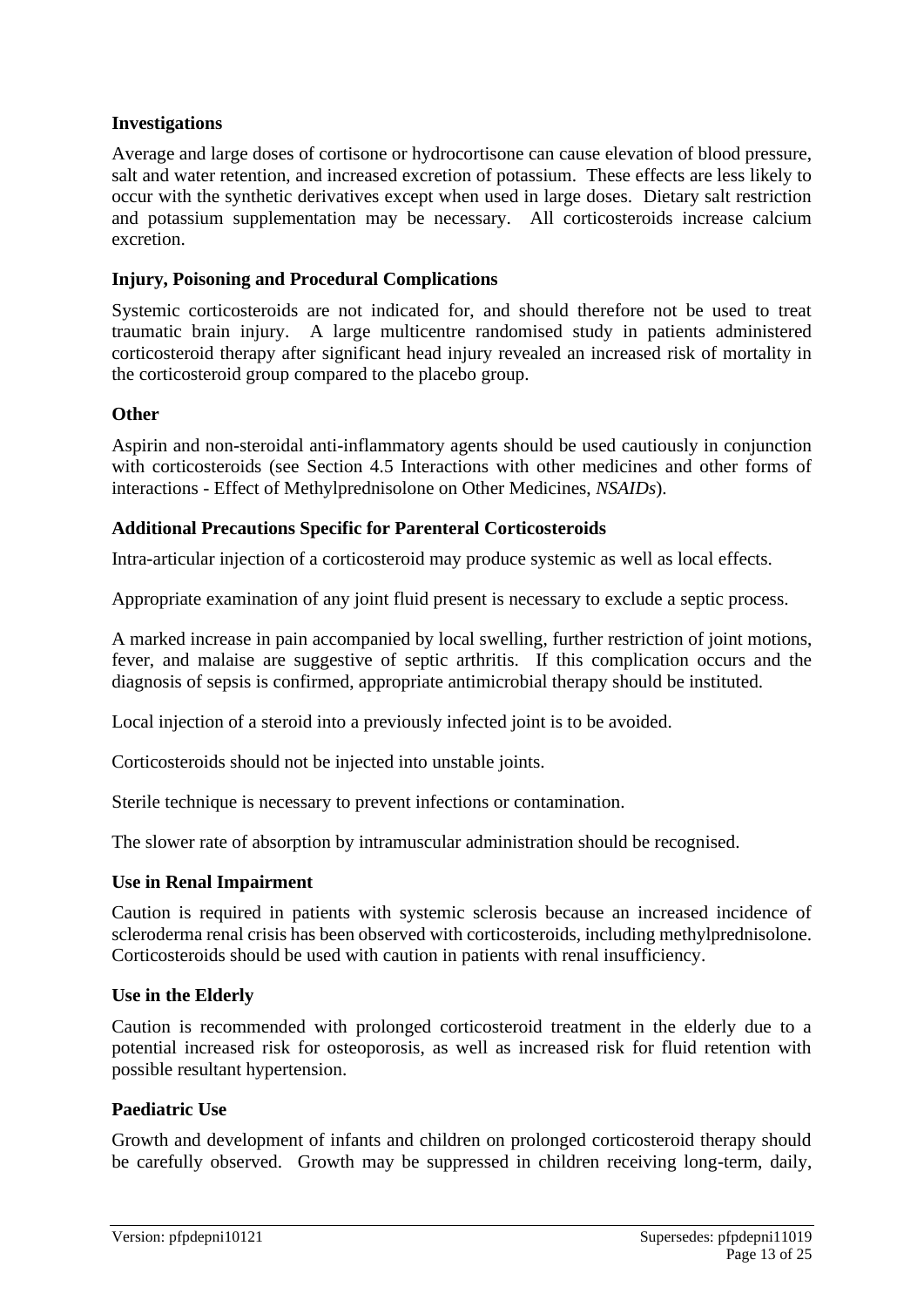divided-dose glucocorticoid therapy and use of such a regimen should be restricted to the most urgent indications.

Infants and children on prolonged corticosteroid therapy are at special risk from raised intracranial pressure.

High doses of corticosteroids may produce pancreatitis in children.

# **Effects on Laboratory Tests**

No data available

# **4.5 Interactions with other medicines and other forms of interactions**

Methylprednisolone has a wide spectrum of clinical use and is therefore used with numerous concurrent drugs. The interactions summarised in the following table are of known or likely clinical significance. The need for dosage adjustment of either medication will depend on the clinical situation, the dose regimen prescribed and the observed clinical response. The interactions listed have either pharmacokinetic or pharmacodynamic basis.

Methylprednisolone is a cytochrome P450 enzyme (CYP) substrate and is mainly metabolised by the CYP3A4 enzyme. CYP3A4 catalyses 6β-hydroxylation of steroids, the essential Phase I metabolic step for both endogenous and synthetic corticosteroids. Many other compounds are also substrates of CYP3A4, some of which (as well as other drugs) have been shown to alter glucocorticoid metabolism by induction (upregulation) or inhibition of the CYP3A4 enzyme.

## **CYP3A4 Inhibitors**

Drugs that inhibit CYP3A4 activity generally decrease hepatic clearance, resulting in increased plasma concentrations of corticosteroids. Co-administration of these substances may require titration of corticosteroid dosage to reduce the risk of adverse effects and avoid steroid toxicity.

## **CYP3A4 Inducers**

Drugs that induce CYP3A4 activity generally increase hepatic clearance, resulting in decreased plasma concentrations of corticosteroids. Coadministration of these substances may require an increase in corticosteroid dosage to achieve the desired result.

### **CYP3A4 Substrates**

In the presence of another CYP3A4 substrate, the hepatic clearance of methylprednisolone may be affected, with corresponding dosage adjustments required. It is possible that adverse events associated with the use of either drug alone may be more likely to occur with coadministration.

The most common and/or clinically important drug interactions or effects resulting from coadministration of DEPO-NISOLONE and examples of CYP3A4 inhibitors, inducers and substrates are provided in Table 1 and 2. Table 1 and 2 should be used in conjunction with the detailed information provided above.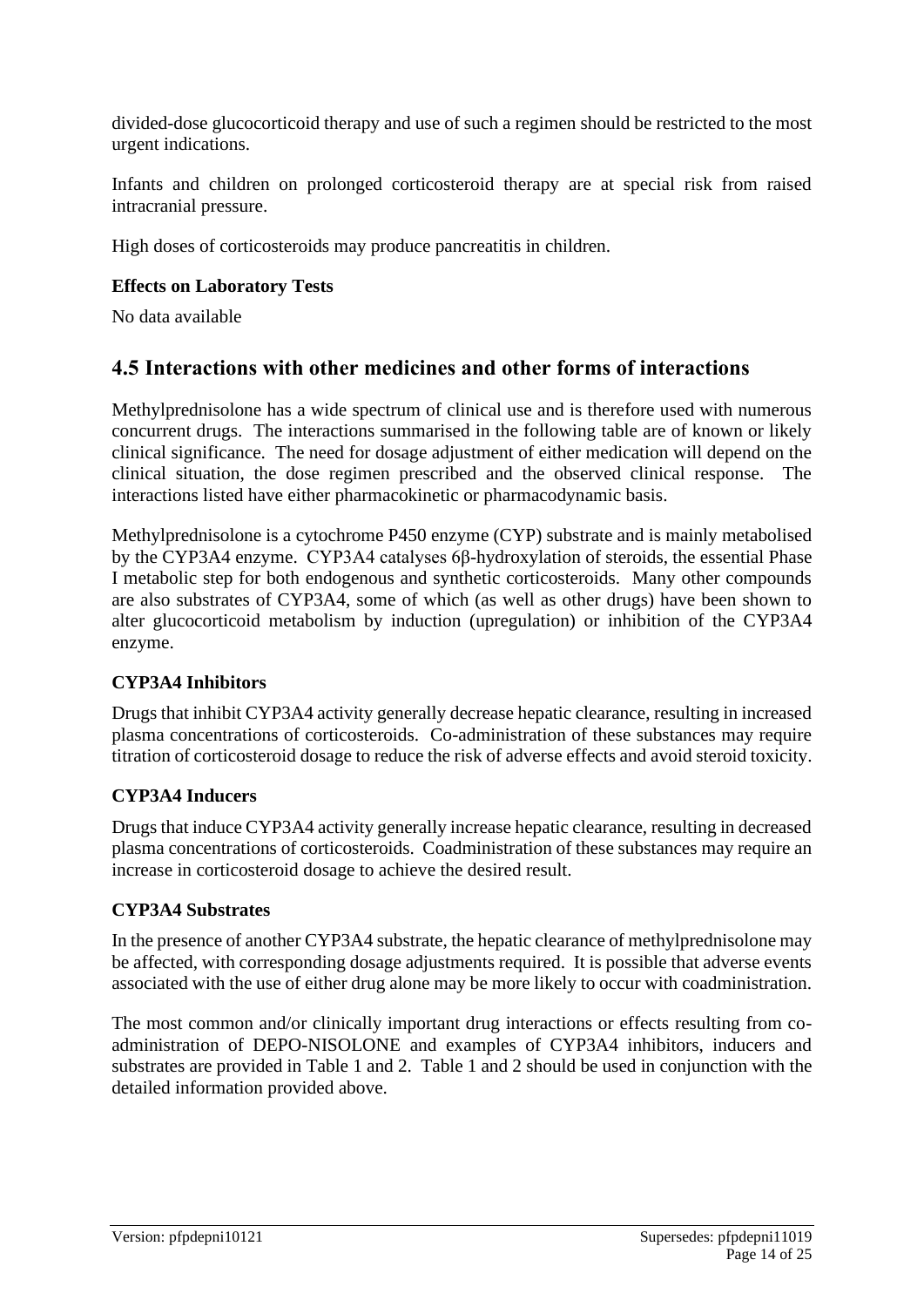|                                             | CYP3A4           | CYP3A4          | CYP3A4            |
|---------------------------------------------|------------------|-----------------|-------------------|
|                                             | <b>Inhibitor</b> | <b>Inducers</b> | <b>Substrates</b> |
| <b>Antibiotics/Antifungal Agents</b>        |                  |                 |                   |
| Triacetyloleandomycin<br>$\bullet$          | $\checkmark$     |                 | ✓                 |
| Erythromycin<br>٠                           | ✓                |                 | ✓                 |
| Ketoconazole<br>$\bullet$                   |                  |                 |                   |
| Itraconazole                                |                  |                 |                   |
| <b>Antibiotics/Antitubular Agents</b>       |                  |                 |                   |
| Rifampicin                                  |                  | ✓               |                   |
| Rifabutin<br>$\bullet$                      |                  |                 |                   |
| Isoniazid (also see Table 2)                | ✓                |                 |                   |
| <b>Anticonvulsants</b>                      |                  |                 |                   |
| Carbamazepine<br>$\bullet$                  |                  | ✓               | ✓                 |
| Phenobarbital<br>$\bullet$                  |                  |                 |                   |
| Phenytoin<br>$\bullet$                      |                  |                 |                   |
| <b>Antiemetics</b>                          |                  |                 |                   |
| Aprepitant                                  |                  |                 |                   |
| Fosaprepitant                               |                  |                 |                   |
| <b>Antivirals</b>                           |                  |                 |                   |
| HIV Protease Inhibitors e.g.<br>$\bullet$   | ✓                |                 | ✓                 |
| indinavir and ritonavir                     |                  |                 |                   |
| <b>Calcium Channel Blocker</b>              |                  |                 |                   |
| Diltiazem<br>$\bullet$                      | $\checkmark$     |                 | ✓                 |
| <b>Contraceptives (Oral)</b>                |                  |                 |                   |
| Ethinylestradiol                            | $\checkmark$     |                 |                   |
| Norethindrone                               |                  |                 |                   |
| Grapefruit Juice                            |                  |                 |                   |
| Immunosuppressants                          |                  |                 |                   |
| Cyclosporin (also see Table 2)<br>$\bullet$ | ✓                |                 | ✓                 |
| Cyclophosphamide                            |                  |                 | ✓                 |
| Tacrolimus                                  |                  |                 | ✓                 |
| <b>Macrolide Antibacterial Agents</b>       |                  |                 |                   |
| Clarithromycin                              | ✓                |                 |                   |
| Erythromycin<br>$\bullet$                   |                  |                 |                   |
| Troleandomycin                              | ✓                |                 |                   |

### **Table 1 Examples of CYP3A4 inhibitors, inducers and substrates that interact with DEPO-NISOLONE.**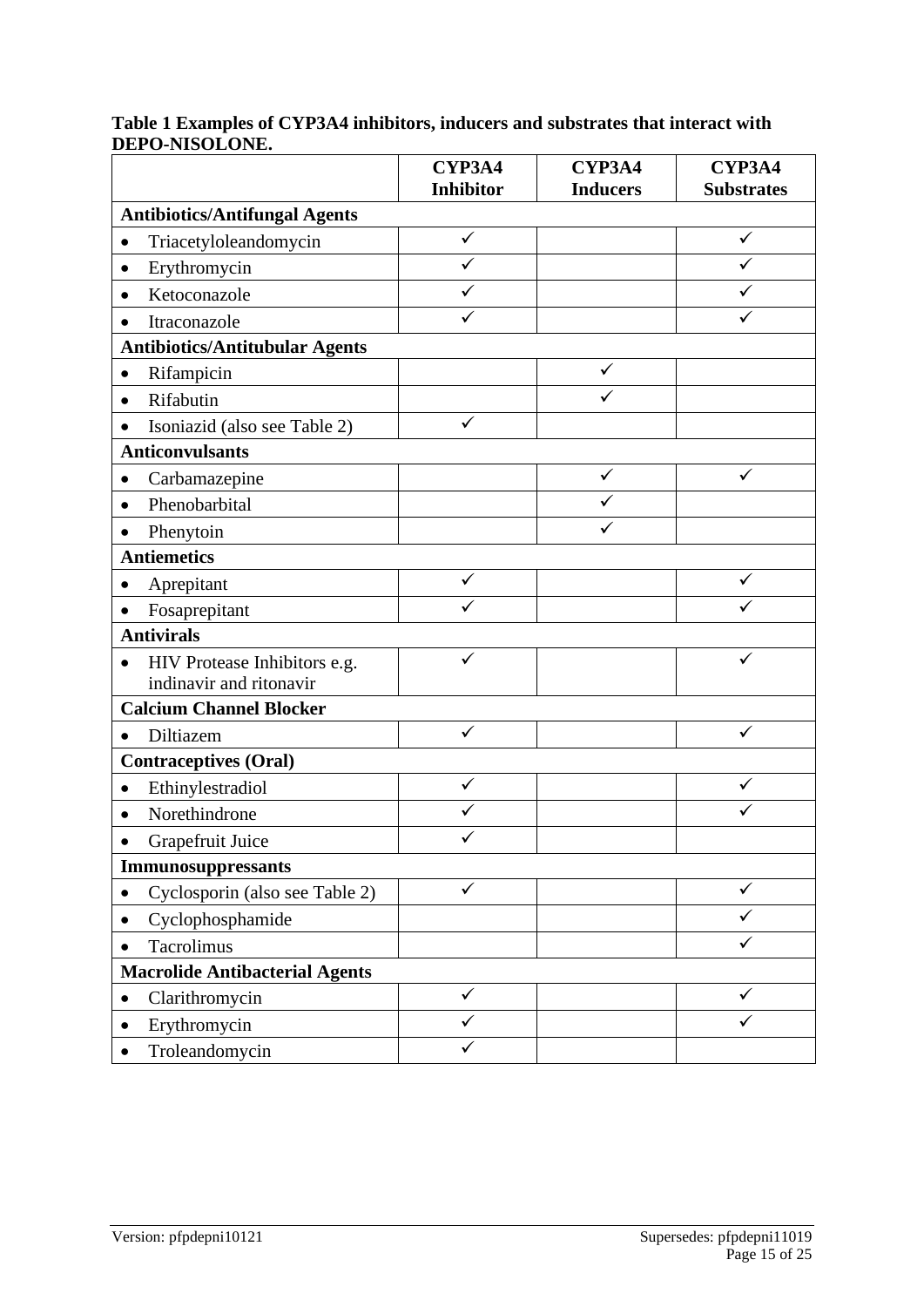| <b>Class of Drug/Drug(s) Involved</b>                                                                              | Drug(s) Affected/Mechanism/Clinical Implication                                                                                                                                                                                                                                         |
|--------------------------------------------------------------------------------------------------------------------|-----------------------------------------------------------------------------------------------------------------------------------------------------------------------------------------------------------------------------------------------------------------------------------------|
| <b>Antibiotic/Antifungal Therapy</b>                                                                               | CYP3A4 inhibitor                                                                                                                                                                                                                                                                        |
| Triacetyloleandomycin<br>Erythromycin<br>Ketoconazole                                                              | Coadministration may result in reduced corticosteroid<br>clearance, enhanced clinical effects and an increased<br>risk of adverse effects of methylprednisolone.                                                                                                                        |
| <b>Antibiotics/Antitubular therapy</b>                                                                             | CYP3A4 Inducer                                                                                                                                                                                                                                                                          |
| Rifampicin                                                                                                         | Increased hepatic clearance which may reduce efficacy<br>of corticosteroid. Dosage adjustment may be required                                                                                                                                                                           |
| Anticholinesterase<br>Neostigmine<br>Pyridostigmine                                                                | Corticosteroids may reduce the effects of<br>anticholinesterases in myasthenia gravis which may<br>result in precipitation of myasthenic crisis.                                                                                                                                        |
| <b>Anticoagulants</b><br>Oral anticoagulants or heparin                                                            | Effect on anticoagulant is variable. Enhanced as well<br>as diminished effects of anticoagulants with<br>coadministration with corticosteroids have been<br>reported. Coagulation indices should be monitored.<br>Adjust dose accordingly to maintain desired<br>anticoagulant effects. |
| <b>Anticonvulsants</b>                                                                                             | CYP3A4 Inducers                                                                                                                                                                                                                                                                         |
| Phenobarbitone<br>Phenytoin<br>$\qquad \qquad \blacksquare$                                                        | Coadministration may increase clearance of<br>methylprednisolone leading to reduced<br>methylprednisolone efficacy. Monitor clinical<br>response. Adjust dose if necessary.                                                                                                             |
| <b>Antidiabetic Drugs</b><br>Insulin<br>Glibenclamide<br>Metformin                                                 | Diabetogenic effects of corticosteroid may impair<br>glucose control of the antidiabetic agents. Monitor<br>glucose levels and adjust dose of antidiabetic therapy<br>if used concurrently with corticosteroids.                                                                        |
| <b>All Antihypertensive Agents</b>                                                                                 | Antihypertensive agents are affected with<br>coadministration due to mineralocorticoid effect of<br>corticoid leading to raised blood pressure.<br>May result in partial loss of hypertensive control.                                                                                  |
| <b>Antitubular Agents</b><br>Isoniazid                                                                             | CYP3A4 inhibitor. In addition there is a potential<br>effect of methylprednisolone to increase the<br>acetylation rate and clearance of isoniazid.                                                                                                                                      |
| <b>Aromatase Inhibitors</b><br>Aminoglutethimide                                                                   | Aminoglutethimide induced adrenal suppression may<br>exacerbate endocrine changes caused by prolonged<br>glucocorticoid treatment.                                                                                                                                                      |
| <b>Cardioactive Drugs</b><br>Digoxin and related glycosides                                                        | Corticosteroid induced potassium loss<br>(mineralocorticoid effect).<br>Potentiation of digoxin toxicity.                                                                                                                                                                               |
| <b>Diuretic</b>                                                                                                    | Excessive potassium loss may be experienced with                                                                                                                                                                                                                                        |
| All potassium losing diuretics<br>e.g. frusemide, thiazide<br>Carbonic anhydrase inhibitors<br>e.g. acetazolamide. | concurrent use of corticosteroids and potassium<br>depleting diuretics or carbonic anhydrase inhibitors.<br>There is enhanced toxicity with co-administration and<br>an increased risk of hypokalaemia. Monitor K+ levels<br>and supplement if necessary.                               |

**Table 2 Important drug or substance interactions/effects with methylprednisolone**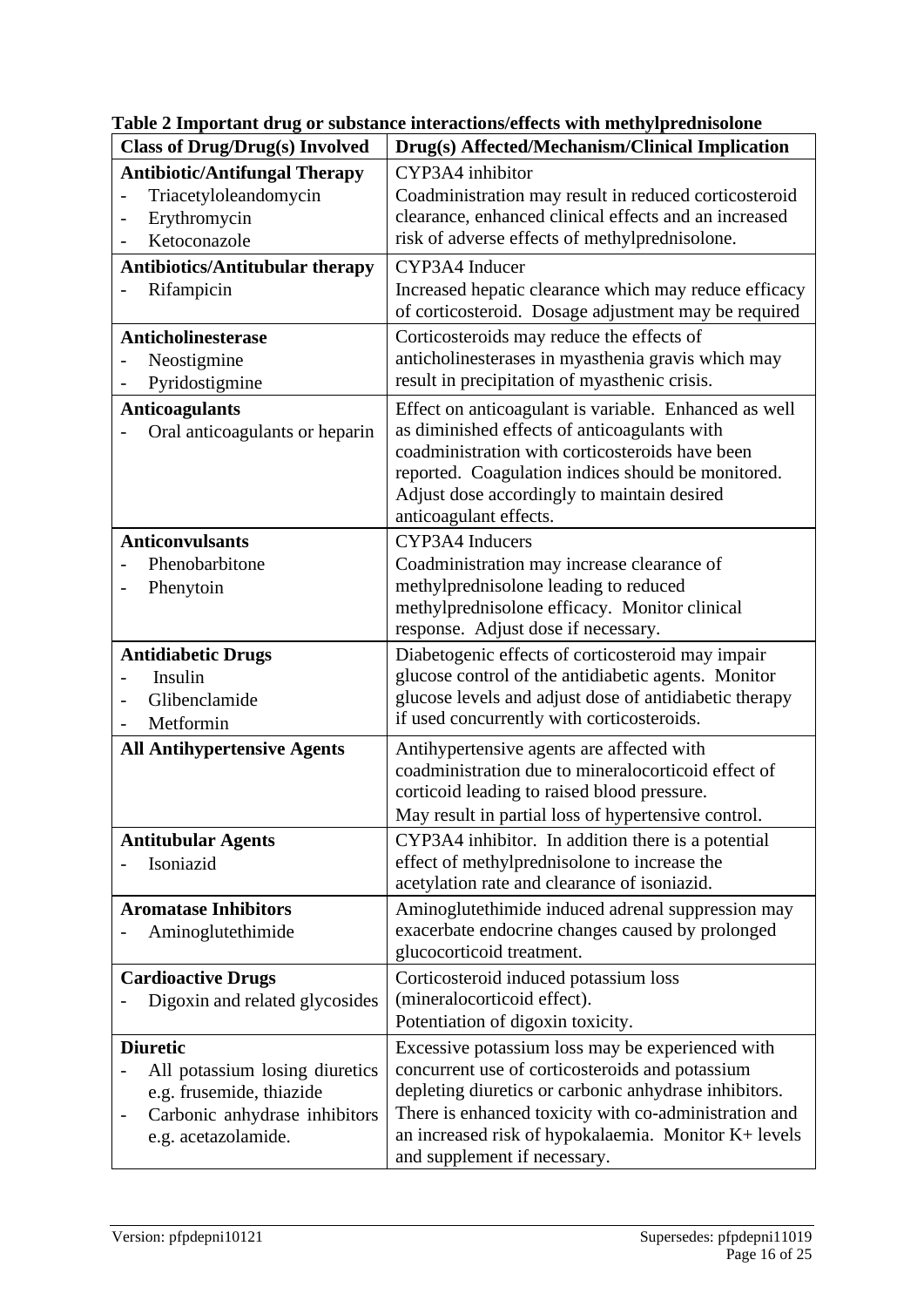| <b>Class of Drug/Drug(s) Involved</b> | Drug(s) Affected/Mechanism/Clinical Implication                                                                                      |
|---------------------------------------|--------------------------------------------------------------------------------------------------------------------------------------|
| <b>HIV Protease Inhibitors</b>        | Coadministration may increase plasma concentrations                                                                                  |
| e.g. indinavir, ritonavir             | of corticosteroids. Corticosteroids may reduce plasma<br>concentrations of HIV-protease inhibitors, by inducing<br>their metabolism. |
| <b>Immunising Agents</b>              | Coadministration may result in corticosteroid induced                                                                                |
| Live vaccine e.g.                     | immunosuppression.                                                                                                                   |
| poliomyelitis, BCG, mumps,            | There may be an increased toxicity from vaccine.                                                                                     |
| measles, rubella, smallpox.           | Disseminated viral disease may occur (see Section 4.3                                                                                |
|                                       | Contraindications and Section 4.4 Special warnings<br>and precautions for use).                                                      |
| <b>Killed Virulent Vaccines</b>       | Co-administration may result in impaired immune                                                                                      |
|                                       | response and/or reduced response to vaccine                                                                                          |
|                                       | (see Section 4.3 Contraindications and Section 4.4                                                                                   |
|                                       | Special warnings and precautions for use).                                                                                           |
| <b>Immunosuppressants</b>             | Synergistic effect on disease state. Since concurrent                                                                                |
| Methotrexate                          | administration of these agents results in a mutual                                                                                   |
| Cyclosporin                           | inhibition of metabolism, it is possible that<br>convulsions and other adverse events associated with                                |
|                                       | the individual use of either drug may be more likely to                                                                              |
|                                       | occur.                                                                                                                               |
|                                       | May allow reduced dose of corticosteroid.                                                                                            |
|                                       | Increased activity of both cyclosporin and                                                                                           |
|                                       | corticosteroids with coadministration.                                                                                               |
|                                       | Convulsions have been reported with concurrent use of                                                                                |
|                                       | methylprednisolone and cyclosporin. Monitor                                                                                          |
|                                       | cyclosporin A levels. Adjust dose as necessary.                                                                                      |
| <b>Anticholinergics</b>               | Partial reversal of neuromuscular block                                                                                              |
| Neuromuscular Blocking                | Acute myopathy has been reported with concurrent use                                                                                 |
| Agent e.g. Pancuronium,               | of high doses of corticosteroids and anticholinergics,                                                                               |
| Vecuronium                            | such as neuromuscular blocking agents (see Section                                                                                   |
|                                       | 4.4 Special warnings and precautions for use).                                                                                       |
|                                       | Antagonism of the neuromuscular blocking effects of                                                                                  |
|                                       | pancuronium and vecuronium has been reported in<br>patients taking corticosteroids. This reaction may be                             |
|                                       | expected with all competitive neuromuscular blockers.                                                                                |
| <b>Potassium Depleting Agents</b>     | When administered with potassium depleting agents,                                                                                   |
| Diuretics                             | patients should be observed closely for development of                                                                               |
| Amphotericin B, xanthines or          | hypokalaemia as there is an increased risk with                                                                                      |
| beta 2 agonists                       | concurrent use.                                                                                                                      |
| Psychotherapeutic                     | Coadministration may potentiate CNS effects of                                                                                       |
| CNS active drugs such as              | corticosteroid. As the CNS active drug is affected                                                                                   |
| Anxiolytics and                       | with coadministration, recurrence or poor control of                                                                                 |
| Antipsychotics                        | CNS symptoms may result. May require dose                                                                                            |
|                                       | adjustment to obtain desired effect.                                                                                                 |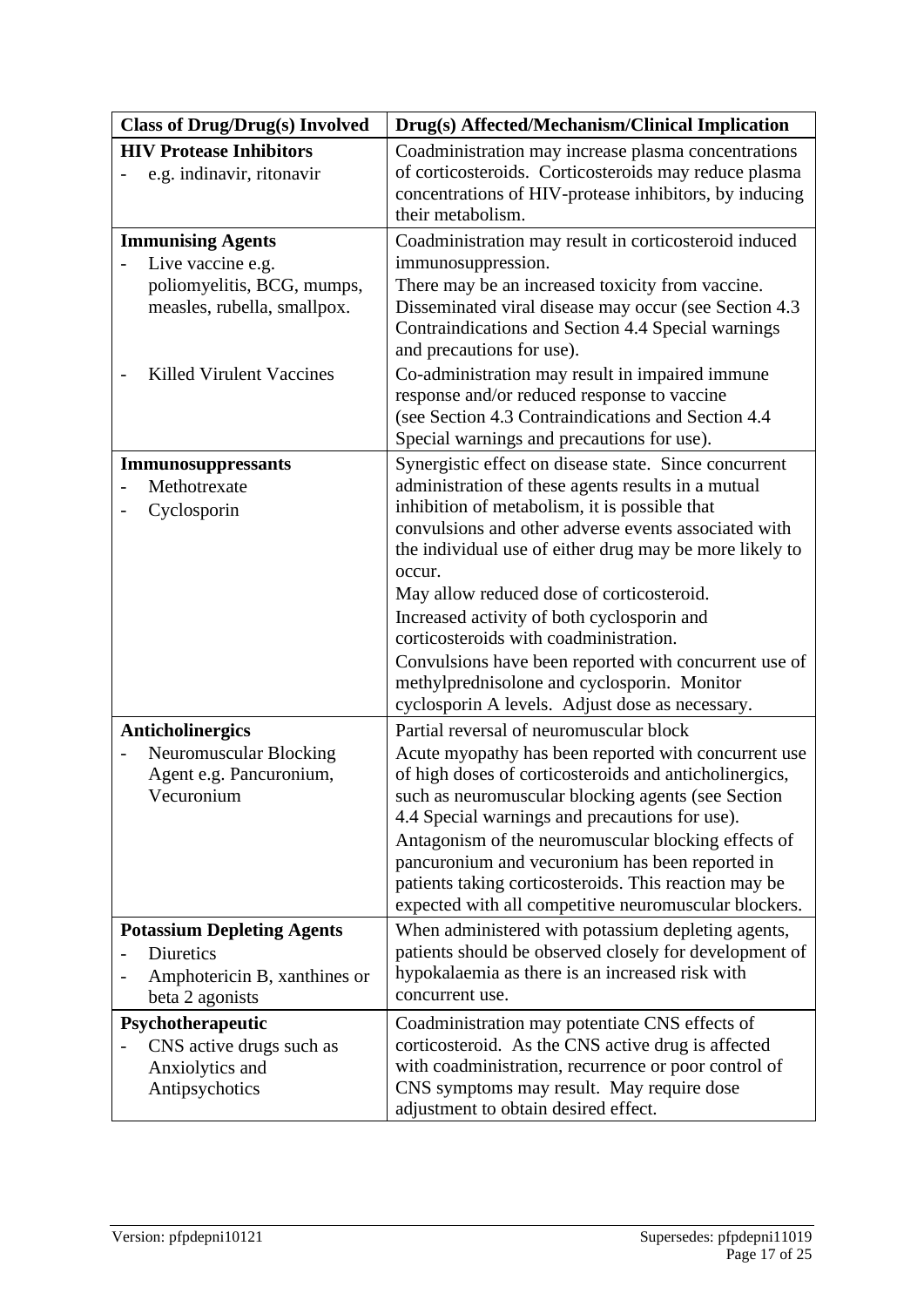| <b>Class of Drug/Drug(s) Involved</b>       | Drug(s) Affected/Mechanism/Clinical Implication                                                                                                                                                                                                                                                   |
|---------------------------------------------|---------------------------------------------------------------------------------------------------------------------------------------------------------------------------------------------------------------------------------------------------------------------------------------------------|
| <b>NSAIDs</b><br>Aspirin                    | There may be increased incidence of gastrointestinal<br>bleeding and ulceration when corticosteroids are given<br>with NSAID <sub>s</sub> .                                                                                                                                                       |
|                                             | Methylprednisolone may increase the clearance of<br>high-dose aspirin, which can lead to decreased<br>salicylate serum levels. Discontinuation of<br>methylprednisolone treatment can lead to raised<br>salicylate serum levels, which could lead to an<br>increased risk of salicylate toxicity. |
| <b>Sympathomimetic Agents</b><br>Salbutamol | Coadministration leading to increased response to<br>sympathetic agents with resulting increased efficacy<br>and potentially increased toxicity.                                                                                                                                                  |

# **4.6 Fertility, pregnancy and lactation**

## **Effects on Fertility**

Animal studies on the effects of methylprednisolone did not show an adverse impact on fertility in male and female rats treated with methylprednisolone aceponate at subcutaneous doses up to 0.1 mg/kg/day, although there was an increase in the number of non-viable fetuses. Other corticosteroids have been shown to impair fertility and reduce embryonic viability in studies in mice and rats

## **Use in Pregnancy – Pregnancy Category C**

Corticosteroids have been shown to be teratogenic in many species when given in doses equivalent to the human dose. In animal experiments, corticosteroids (such as methylprednisolone) have been shown to increase the incidence of fetal malformations of various kinds (cleft palate, ventricular septal defect, skeletal malformations), embryo-fetal lethality (e.g., increase in resorptions), intra-uterine growth retardation and abortions. There is limited data on the use of methylprednisolone acetate in human pregnancies, and animal reproduction studies have not been done. Methylprednisolone acetate should be used in pregnancy only after a careful assessment of the benefit-risk ratio to the mother and fetus.

Corticosteroids readily cross the placenta. Increased incidence of reduced placental and birth weight has been recorded in infants born of mothers receiving corticosteroids.

Infants exposed *in utero* to substantial doses of corticosteroids must be carefully observed and evaluated for signs of adrenal insufficiency. Since the possibility of suppression of the adrenal cortex in the newborn baby after long-term treatment must be considered, the needs of the mother must be carefully weighed against the risk to the fetus when prescribing corticosteroids.

Cataracts have been observed in infants born to mothers treated with long-term corticosteroids during pregnancy.

The short-term use of corticosteroids antepartum for the prevention of respiratory distress syndrome does not seem to pose a risk to the fetus or the newborn infant. Maternal pulmonary oedema has been reported with tocolysis and fluid overload. No effect is known relating to use in labour and delivery.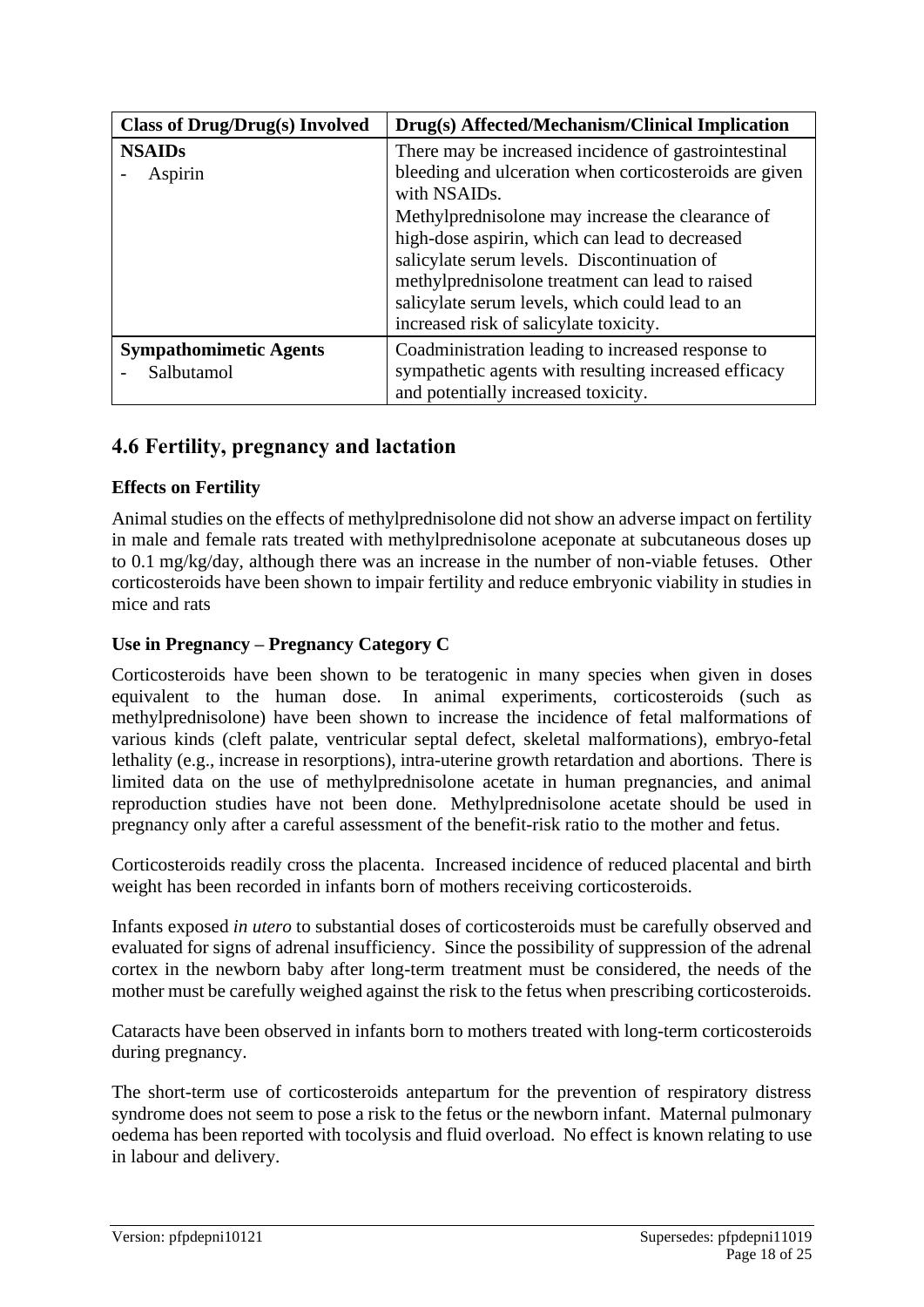### **Use in Lactation**

Corticosteroids are excreted in breast milk.

Corticosteroids distributed into breast milk may suppress growth and interfere with endogenous glucocorticoid production in nursing infants. This medicinal product should be used during breast feeding only after a careful assessment of the benefit-risk ratio to the mother and infant.

# **4.7 Effects on ability to drive and use machines**

The effect of corticosteroids on the ability to drive or use machinery has not been systematically evaluated. Undesirable effects, such as dizziness, vertigo, visual disturbances, and fatigue are possible after treatment with corticosteroids. If affected, patients should not drive or operate machinery.

# **4.8 Adverse effects (undesirable effects)**

Serious undesirable adverse events are also mentioned under the subheading "4.4 Special warnings and precautions for use".

**Administration by other than indicated routes has been associated with reports of serious medical events including arachnoiditis, meningitis, paraparesis/paraplegia, sensory disturbances, headache, functional gastrointestinal disorder/bladder dysfunction, seizures, visual impairment including blindness, ocular and periocular inflammation, and residue or slough at injection site.**

The adverse effects are listed in the table below by system organ class.

### *Infections and Infestations*

Opportunistic infection, infection<sup>a</sup>, peritonitis<sup>b</sup>, injection site infection<sup>c</sup>.

### *Blood and Lymphatic System Disorders*

Leucocytosis.

### *Immune System Disorders*

Drug hypersensitivity, anaphylactic reaction, anaphylactoid reaction.

### *Endocrine Disorders*

Cushingoid, hypopituitarism, steroid withdrawal syndrome, adrenal insufficiency, secondary adrenocortical and pituitary unresponsiveness<sup>d</sup>.

### *Metabolism and Nutrition Disorders*

Metabolic acidosis, sodium retention, fluid retention, alkalosis hypokalaemic, dyslipidaemia, glucose tolerance impaired<sup>e</sup>, increased insulin requirement (or oral hypoglycaemic agents in diabetics), lipomatosis, increased appetite (which may result in weight increased).

### *Psychiatric Disorders*

Affective disorder (including depressed mood, euphoric mood, affect lability, drug dependence, suicidal ideation), psychotic disorder (including mania, delusion, hallucination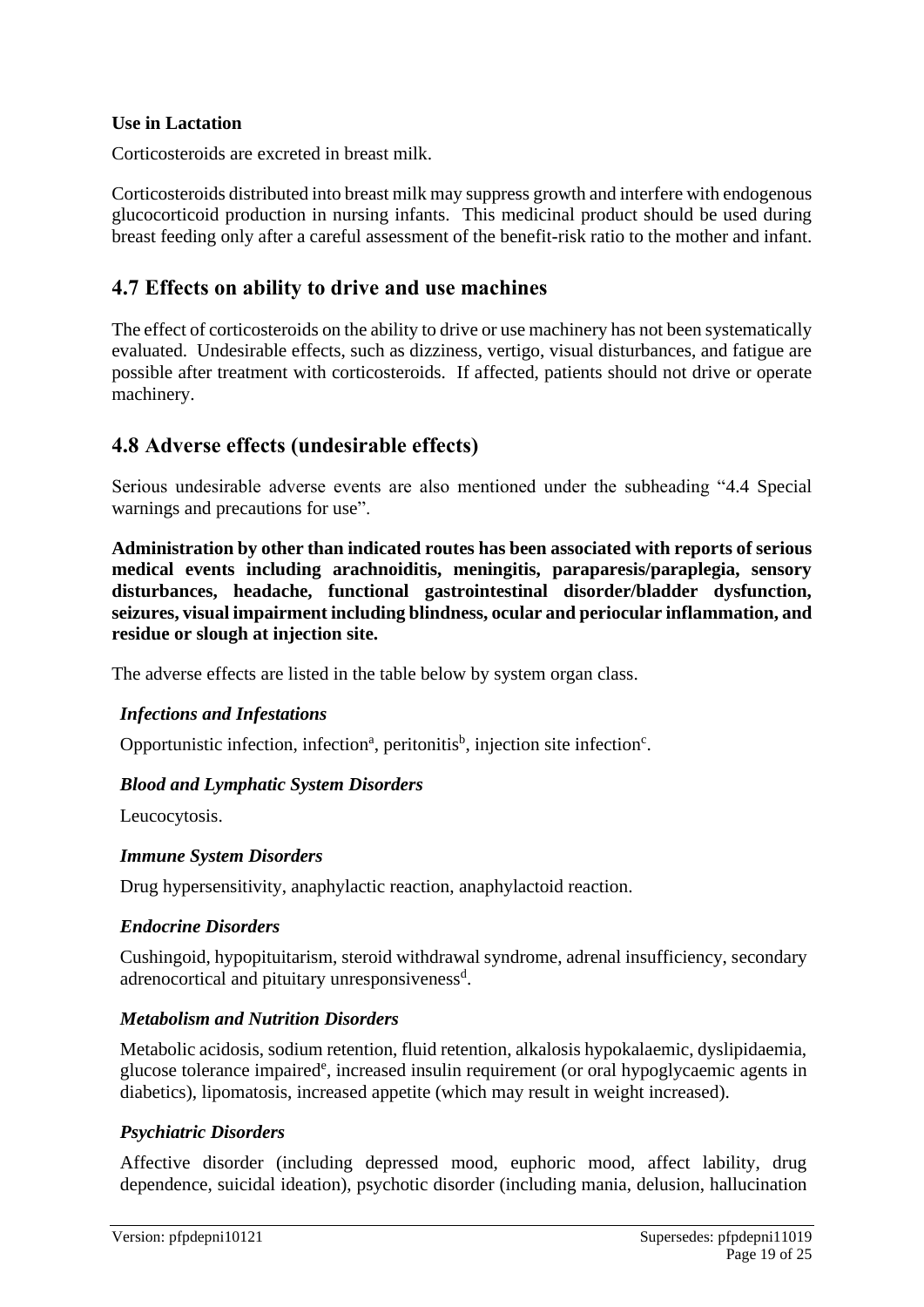and schizophrenia), mental disorder, personality change, confusional state, anxiety, mood swings, abnormal behaviour, insomnia, irritability.

### *Nervous System Disorders*

Epidural lipomatosis, intracranial pressure increased (with papilloedema [benign intracranial hypertension]), seizure, amnesia, cognitive disorder, dizziness, headache.

#### *Eye Disorders*

Chorioretinopathy, blindness<sup>f</sup>, cataract, glaucoma, exophthalmos, vision blurred.

#### *Ear and Labyrinth Disorders*

Vertigo.

### *Cardiac Disorders*

Cardiac failure congestive (in susceptible patients).

#### *Vascular Disorders*

Thrombosis, hypertension, hypotension.

#### *Respiratory, Thoracic and Mediastinal Disorders*

Pulmonary embolism, hiccups.

#### *Gastrointestinal Disorders*

Peptic ulcer (with possible peptic ulcer perforation and peptic ulcer haemorrhage), intestinal perforation, gastric haemorrhage, pancreatitis, oesophagitis ulcerative, oesophagitis, abdominal distension, abdominal pain, diarrhoea, dyspepsia, nausea.

#### *Skin and Subcutaneous Tissue Disorders*

Angioedema, hirsutism, petechiae, ecchymosis, subcutaneous atrophy, skin atrophy, erythema, hyperhidrosis, skin striae, rash, pruritus, urticaria, acne, skin hyperpigmentation, skin hypopigmentation.

#### *Musculoskeletal and Connective Tissue Disorders*

Muscular weakness, myalgia, myopathy, muscle atrophy, osteoporosis, osteonecrosis, pathological fracture, neuropathic arthropathy, arthralgia, growth retardation.

#### *Reproductive System and Breast Disorders*

Menstruation irregular.

### *General Disorders and Administration Site Conditions*

Abscess sterile, impaired healing, oedema peripheral, fatigue, malaise, injection site reaction, post-injection flare<sup>g</sup>.

#### *Investigations*

Intraocular pressure increased, carbohydrate tolerance decreased, blood potassium decreased, urine calcium increased, alanine aminotransferase increased, aspartate aminotransferase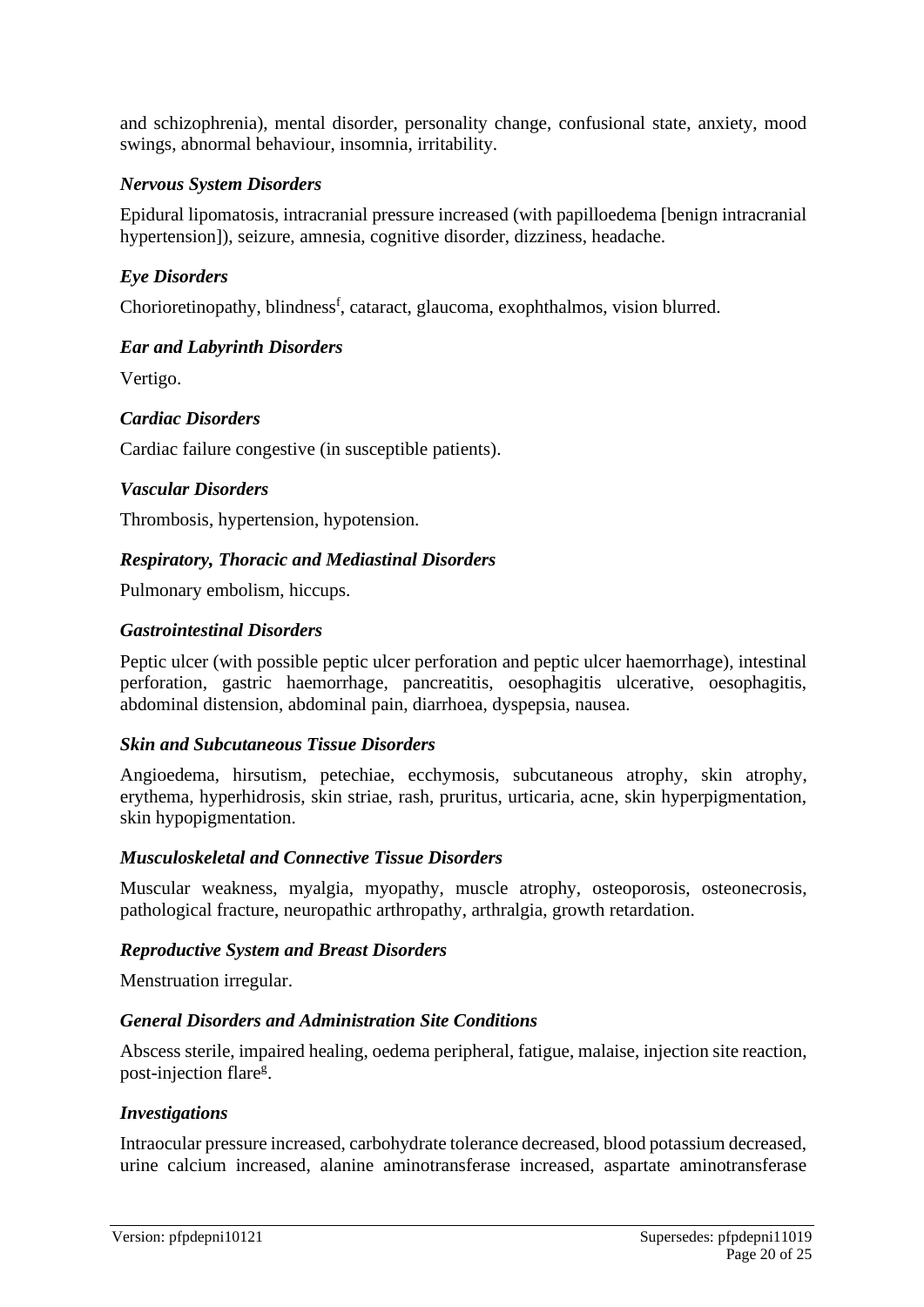increased, blood alkaline phosphatase increased, blood urea increased, suppression of reactions to skin tests<sup>h</sup>.

### *Injury, Poisoning and Procedural Complications*

Spinal compression fracture, tendon rupture.

- <sup>c</sup> Following non-sterile administration (see Section 4.4 Special warnings and precautions for use).
- <sup>d</sup> Particularly in times of stress, as in trauma, surgery or illness.
- <sup>e</sup> Manifestations of latent diabetes mellitus.
- <sup>f</sup> Rare instances of blindness associated with intralesional therapy around the face and head.
- <sup>g</sup> Following intra-articular use.

<sup>h</sup> Not a MedDRA Preferred Term.

#### **Reporting Suspected Adverse Effects**

Reporting suspected adverse reactions after registration of the medicinal product is important. It allows continued monitoring of the benefit-risk balance of the medicinal product. Healthcare professionals are asked to report any suspected adverse reactions at [www.tga.gov.au/reporting](http://www.tga.gov.au/reporting-problems)[problems.](http://www.tga.gov.au/reporting-problems)

## **4.9 Overdose**

Reports of acute toxicity and metabolic disturbances with glucocorticoids are rare but do occur. There is no clinical syndrome of acute overdosage with DEPO-NISOLONE (methylprednisolone acetate). Acute overdose may possibly aggravate pre-existing disease states such as ulceration of the gastrointestinal tract, electrolyte disturbances, infections, diabetes and oedema. Repeated high doses of methylprednisolone have caused hepatic necrosis and an increase in amylase. Bradyarrhythmias, ventricular arrhythmias and cardiac arrest have been observed in cases of intravenous administration of high doses of methylprednisolone.

Repeated frequent doses (daily or several times per week) over a protracted period may result in a Cushingoid state. The possibility of adrenal suppression should be guarded against by gradual diminution of dose levels over a period of time.

In the event of an overdose, treatment is symptomatic and supportive, including respiratory and cardiovascular function. In chronic toxicity, fluids and electrolytes should be monitored closely. Serum levels are not clinically useful.

DEPO-NISOLONE contains Macrogol (polyethylene glycol) as an excipient. Hypokalaemia has been reported following an unintentional large intravenous administration of Macrogol. In case of overdose, monitor acid-balance; renal, cardiac and pulmonary function in symptomatic patients and treat accordingly. Onset of acute lung injury may be delayed.

For information on the management of overdose, contact the Poison Information Centre on 13 11 26 (Australia).

a Including masking of infections and latent infections becoming active.

<sup>b</sup> Peritonitis may be the primary presenting sign or symptom of a gastrointestinal disorder such as perforation, obstruction or pancreatitis (see Section 4.4 Special warnings and precautions for use).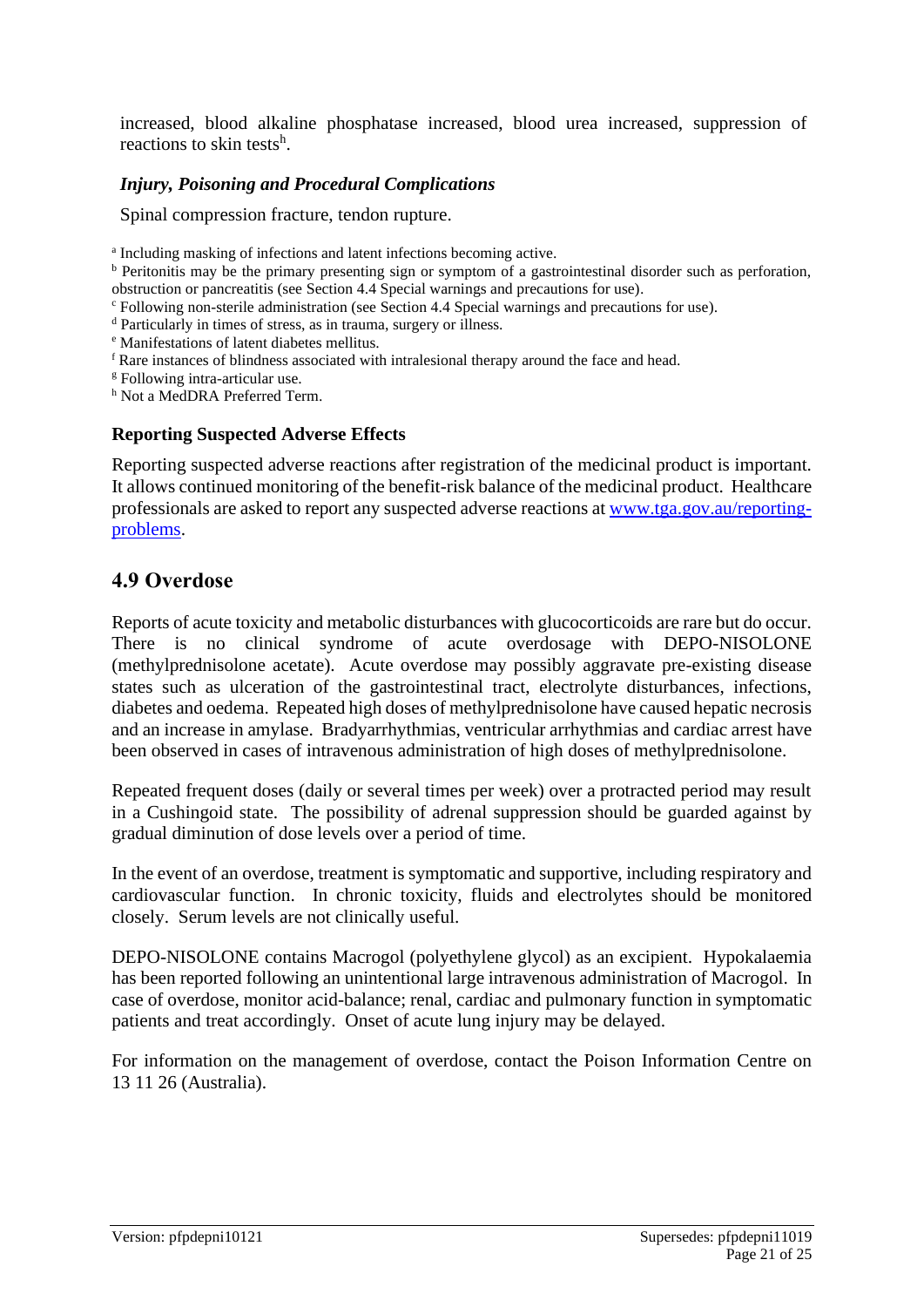# **5. PHARMACOLOGICAL PROPERTIES**

# **5.1 Pharmacodynamic properties**

#### **Mechanism of Action**

Naturally occurring glucocorticoids (hydrocortisone), which also have salt-retaining properties, are used in replacement therapy in adrenocortical deficiency states. Their synthetic analogues are used primarily for their potent anti-inflammatory effects in disorders of many organ systems. Glucocorticoids cause profound and varied metabolic effects. In addition, they modify the body's immune response to diverse stimuli.

#### **Clinical Trials**

No data available

# **5.2 Pharmacokinetic properties**

No data available

# **5.3 Preclinical safety data**

#### **Genotoxicity**

Methylprednisolone acetate has not been formally evaluated for genotoxicity. However, methylprednisolone sulfonate, which is structurally similar to methylprednisolone, was not mutagenic in bacteria (Ames test), or in a mammalian cell gene mutation assay using Chinese hamster ovary cells. Methylprednisolone suleptanate did not induce unscheduled DNA synthesis in primary rat hepatocytes. Prednisolone farnesylate, which is also structurally similar to methylprednisolone, was not mutagenic in bacteria, but displayed weak clastogenic activity *in vitro* in Chinese hamster lung fibroblasts in the presence of metabolic activation.

### **Carcinogenicity**

Methylprednisolone has not been formally evaluated in rodent carcinogenicity studies. Negative results for carcinogenicity have been obtained with various other glucocorticoids including budesonide, prednisolone and triamcinolone acetonide, in mice. However, all three of these compounds were shown to increase the incidence of hepatocellular adenomas and carcinomas after oral administration in a 2-year study in male rats. These tumorigenic effects occurred at doses which were less than the typical clinical doses on a mg/m<sup>2</sup> basis. Hepatocarcinogenicity is likely to involve an interaction with the glucocorticoid receptor.

# **6. PHARMACEUTICAL PARTICULARS**

# **6.1 List of excipients**

Each mL contains:

| Macrogol 3350   | $29 \text{ mg}$  |
|-----------------|------------------|
| Sodium chloride | $8.7 \text{ mg}$ |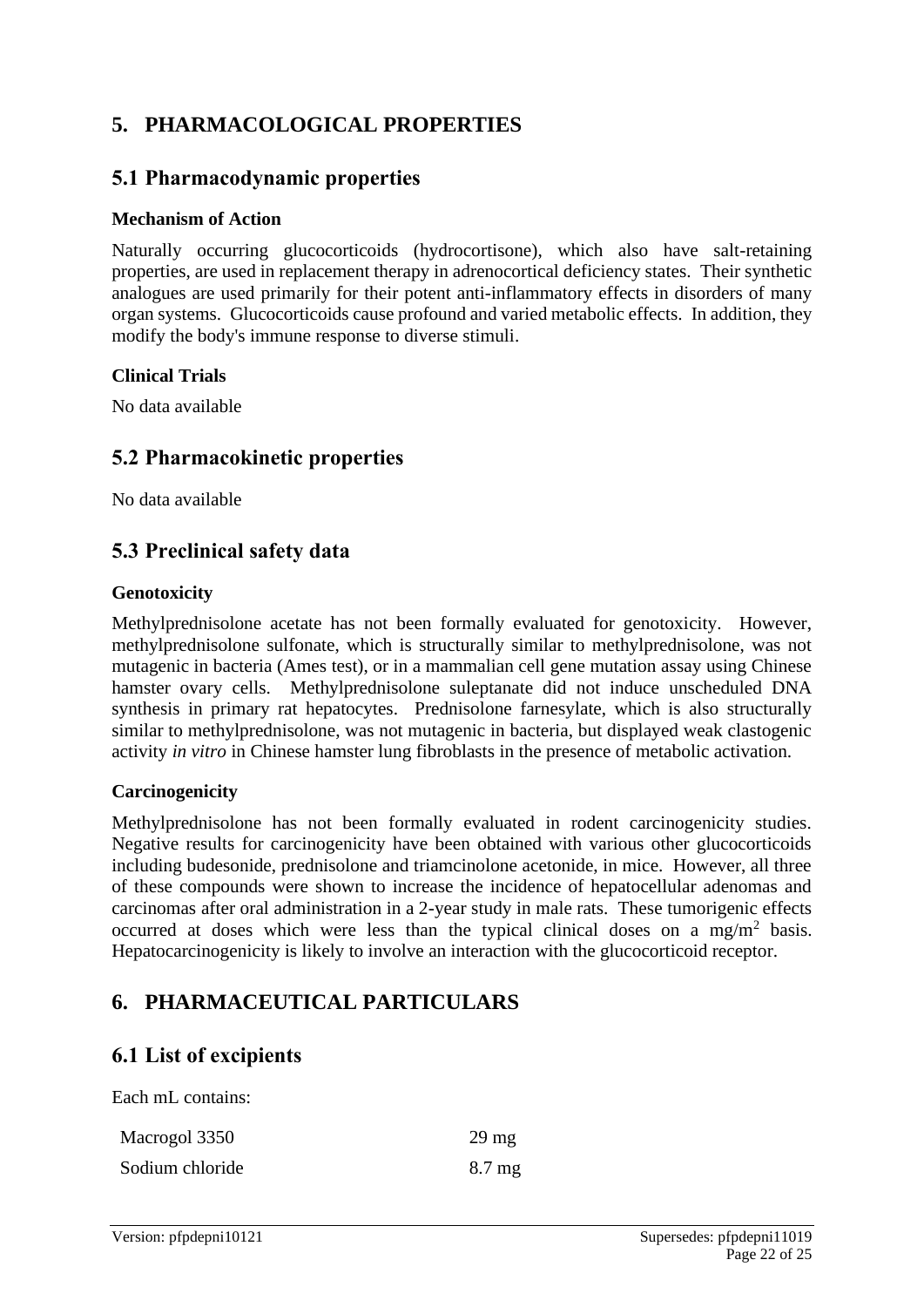Miripirium chloride (added as preservative) 0.195 mg Water for injections on the COS

When necessary, pH is adjusted with sodium hydroxide and/or hydrochloric acid. The pH of the finished product remains within the USP specified range, i.e., 3.0 to 7.0.

# **6.2 Incompatibilities**

Because of possible physical incompatibilities, DEPO-NISOLONE should not be diluted or mixed with other solutions.

# **6.3 Shelf life**

In Australia, information on the shelf life can be found on the public summary of the Australian Register of Therapeutic Goods (ARTG). The expiry date can be found on the packaging.

# **6.4 Special precautions for storage**

DEPO-NISOLONE is for single use in a single patient only. Discard any unused product.

Store below 30°C. Protect from freezing.

# **6.5 Nature and contents of container**

DEPO-NISOLONE Suspension for Injection is available in single dose glass vials and supplied in pack sizes of 5 x 1 mL and 1 x 1 mL vials.

Not all presentations are marketed.

# **6.6 Special precautions for disposal**

In Australia, any unused medicine or waste material should be disposed of in accordance with local requirements.

# **6.7 Physicochemical properties**

Methylprednisolone acetate is a 6-methyl derivative of prednisolone.

Methylprednisolone acetate is a white or practically white, odourless, crystalline powder which melts at about 215°C with some decomposition. It is soluble in dioxane, sparingly soluble in acetone, in alcohol, in chloroform, and in methanol, and slightly soluble in ether. It is practically insoluble in water.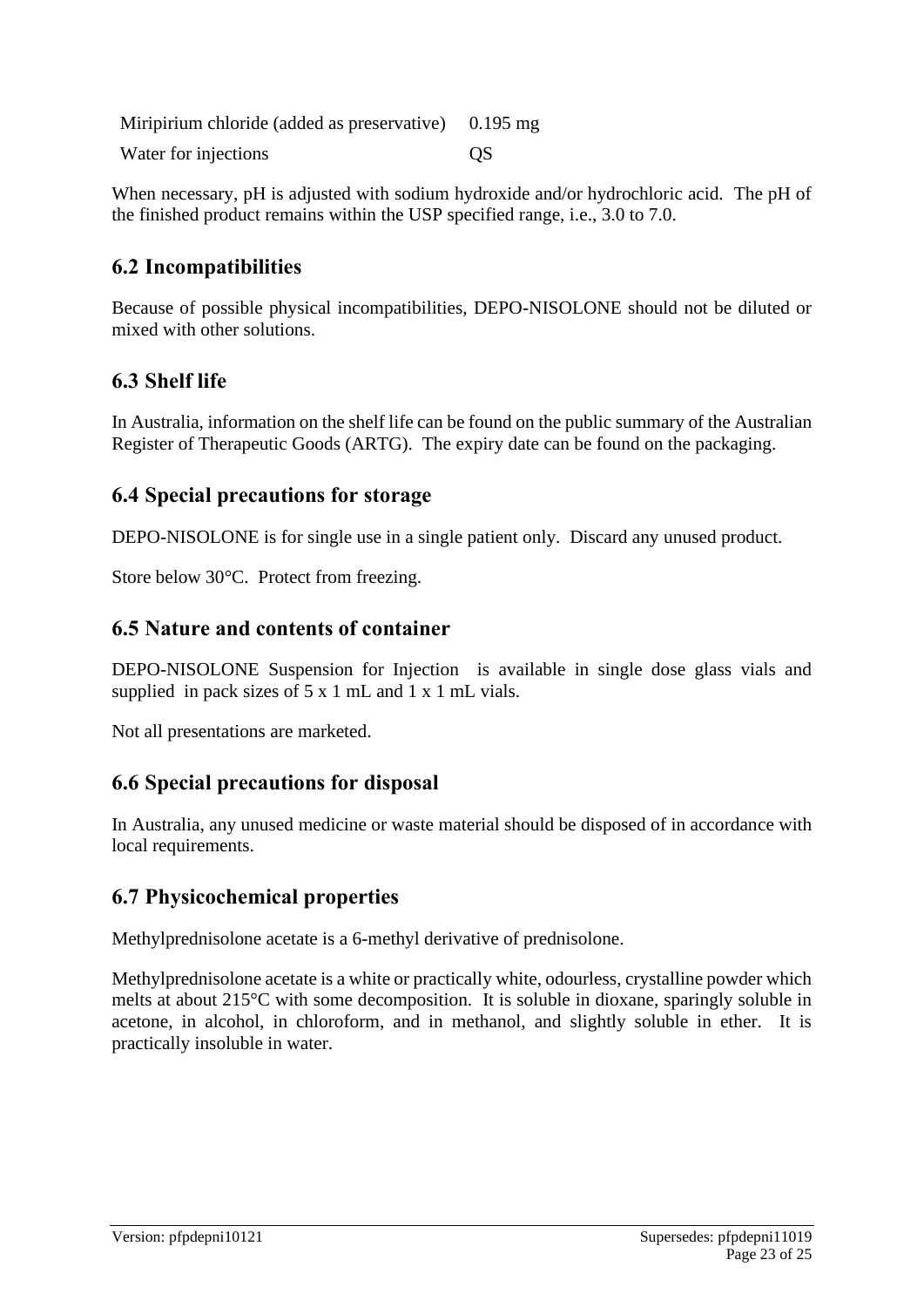**Chemical Structure**



Chemical name: 11β, 17α, 21-trihydroxy-6α-methylpregna-1,4-diene-3,20-dione acetate Molecular Formula  $C_{24}H_{32}O_6$ Molecular weight: 416.51

### **CAS Number**

53-36-1

# **7. MEDICINE SCHEDULE (POISONS STANDARD)**

S4, Prescription Only Medicine.

# **8. SPONSOR**

Pfizer Australia Pty Ltd Level 17, 151 Clarence Street Sydney NSW 2000 Toll Free Number: 1800 675 229 www.pfizer.com.au

# **9. DATE OF FIRST APPROVAL**

14 April 1997

# **10. DATE OF REVISION**

20 January 2021

® Registered trademark